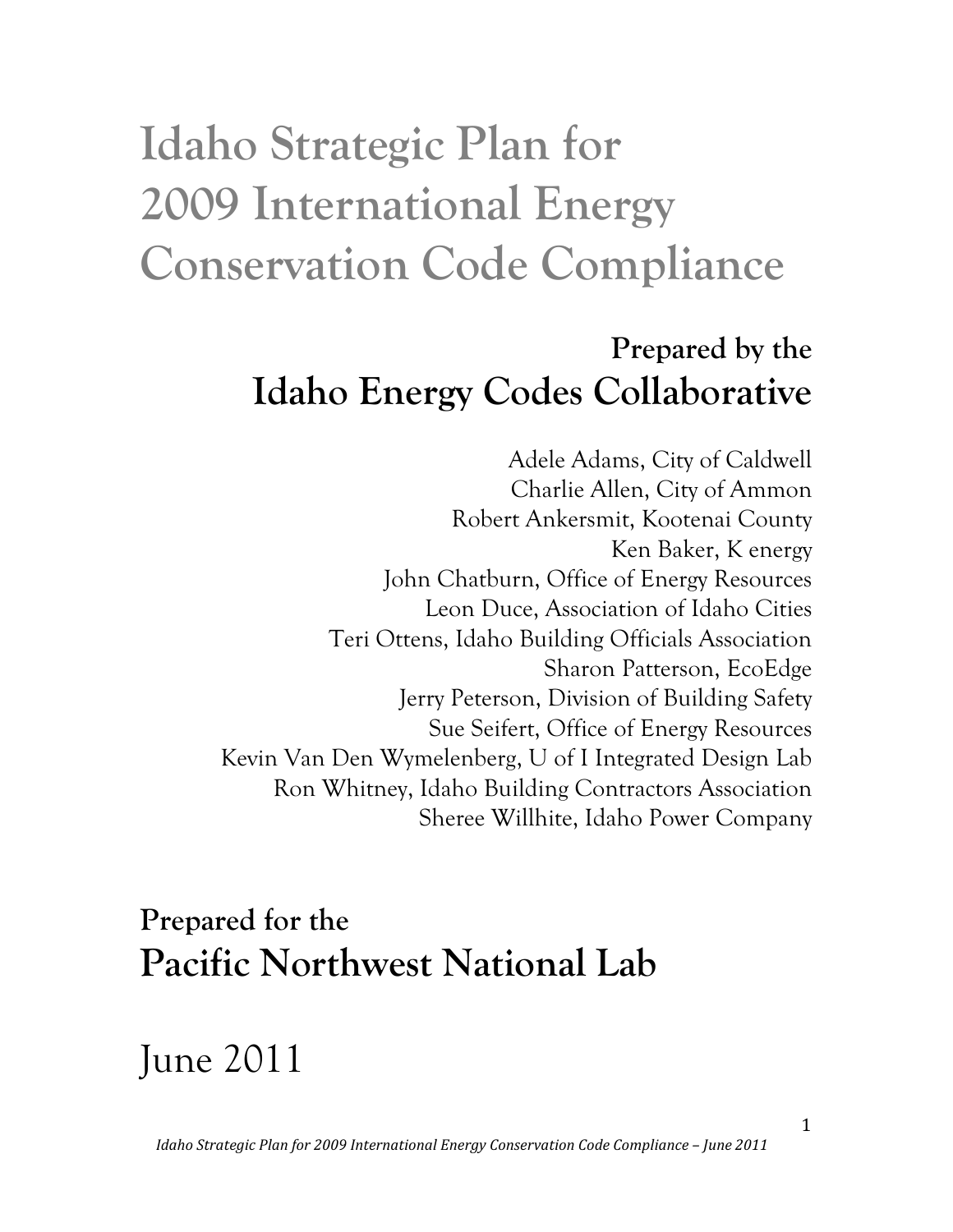# **Table of Contents**

| Page 1  | Document Title Page              |
|---------|----------------------------------|
| Page 2  | <b>Table of Contents</b>         |
| Page 3  | <b>Executive Summary</b>         |
| Page 4  | Idaho's 90% Commitment           |
| Page 6  | Jurisdiction Level Challenges    |
| Page 13 | Statewide Level Challenges       |
| Page 15 | <b>Industry Level Challenges</b> |
| Page 18 | <b>Compliance Documentation</b>  |
| Page 19 | Training                         |
| Page 20 | Utility DSM and Code Support     |
| Page 21 | Marketing                        |
| Page 24 | <b>Resource Needs</b>            |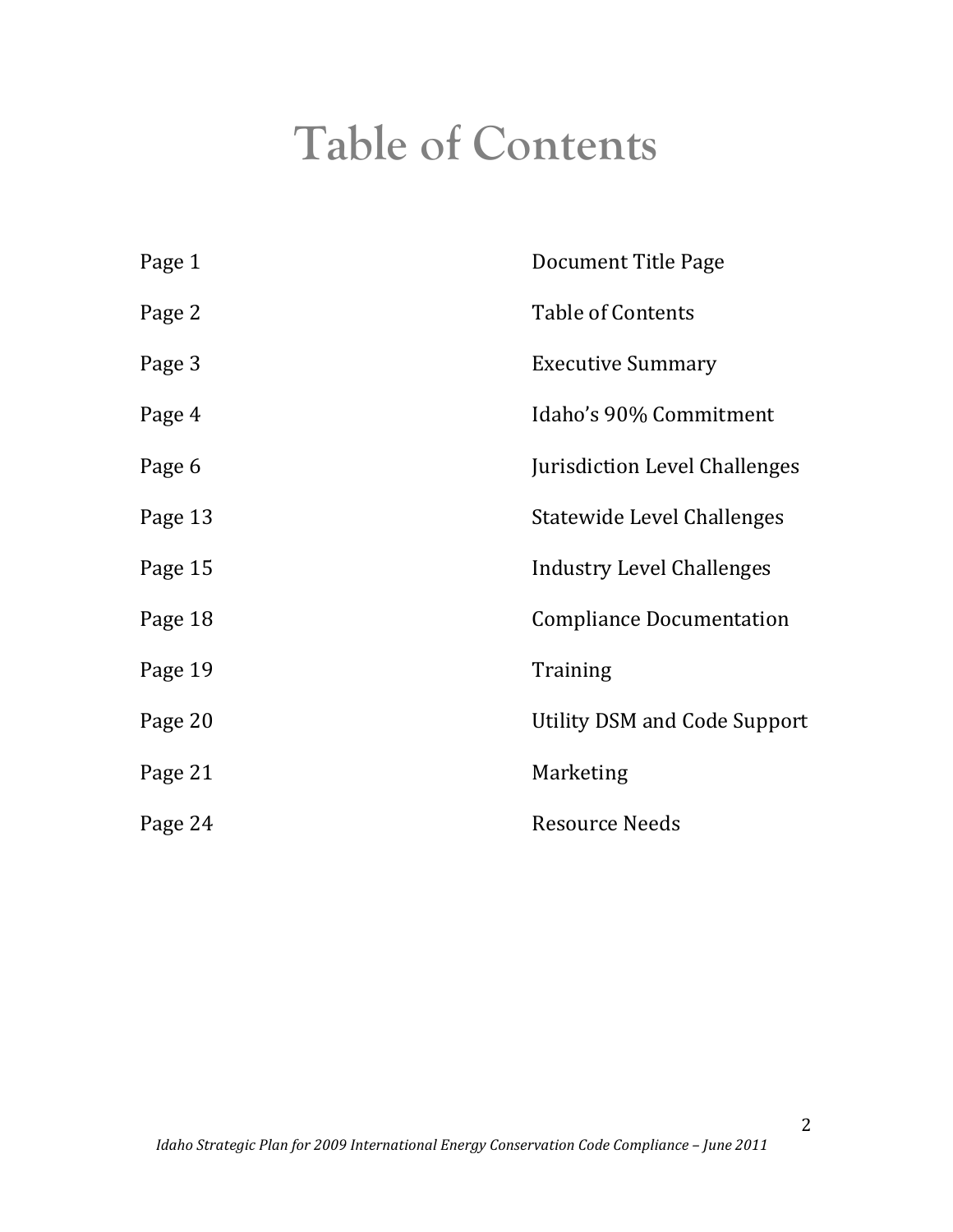# **Executive Summary**

This document describes strategies for better implementation of energy codes in Idaho. The purpose of development of a strategic plan is to begin to clarify a roadmap for improving energy code compliance to at least the 90% level required by the Department of Energy.

Fortunately for us, Idaho has a ten-year history of collaboration on code development, including the development and implementation of energy codes. This collaboration was formalized through the leadership of the Association of Idaho Cities in 2001 as a process for developing consensus on statewide energy code adoption.

The strategic plan focuses in on jurisdictional, statewide and industry issues that should be addressed if we are going to ensure, not just one-time 90% code compliance but a continuous high compliance level. Idaho's goal is to work on energy code issues as a continuous improvement process to ensure that the full value of energy codes are provided to buyers and owners of homes.

The plan also provides an overview of five other areas that need to be more closely developed:

- $\checkmark$  Compliance documentation outlines Idaho's simple roadmap to code quality assurance through use of a statewide online database.
- $\checkmark$  The training and technical assistance section makes a case for a continuous improvement process in curricula development and delivery, broader use of Idaho's IDABO International Code Council Energy Code Ambassador Program (Ambassadors) for provision of statewide technical assistance and building department mentoring, more value approached training that works directly with the bu[i](#page-25-0)lding trades and design industry on development of integrated measure packages<sup>i</sup> and construction modules that save energy and dollars, and development of broader approaches to education delivery such as webinars, video streaming, and online training resources.
- $\checkmark$  The utility and Demand Side Management (DSM) section makes the case for a closer alignment of utility program and energy code goals, reexamining an old concept of utility programs paving the path for the next code cycle.
- $\checkmark$  The marketing section utilizes a best practice approach for analysis and branded actions that will place the energy code central to industry and consumer thoughts on good buildings.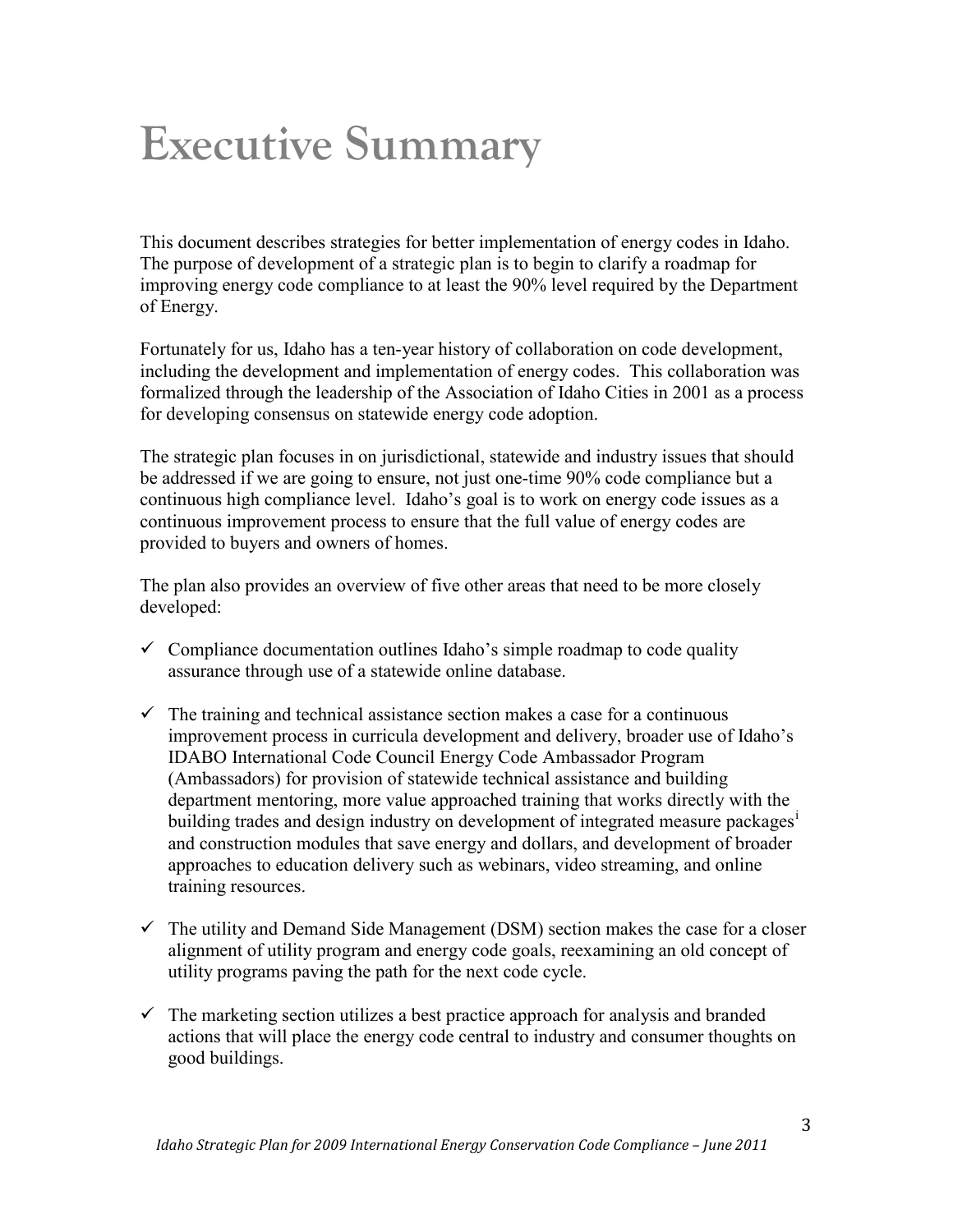$\checkmark$  And finally, the resource section begins the process of identifying what support will be needed to retain dynamism in this plan.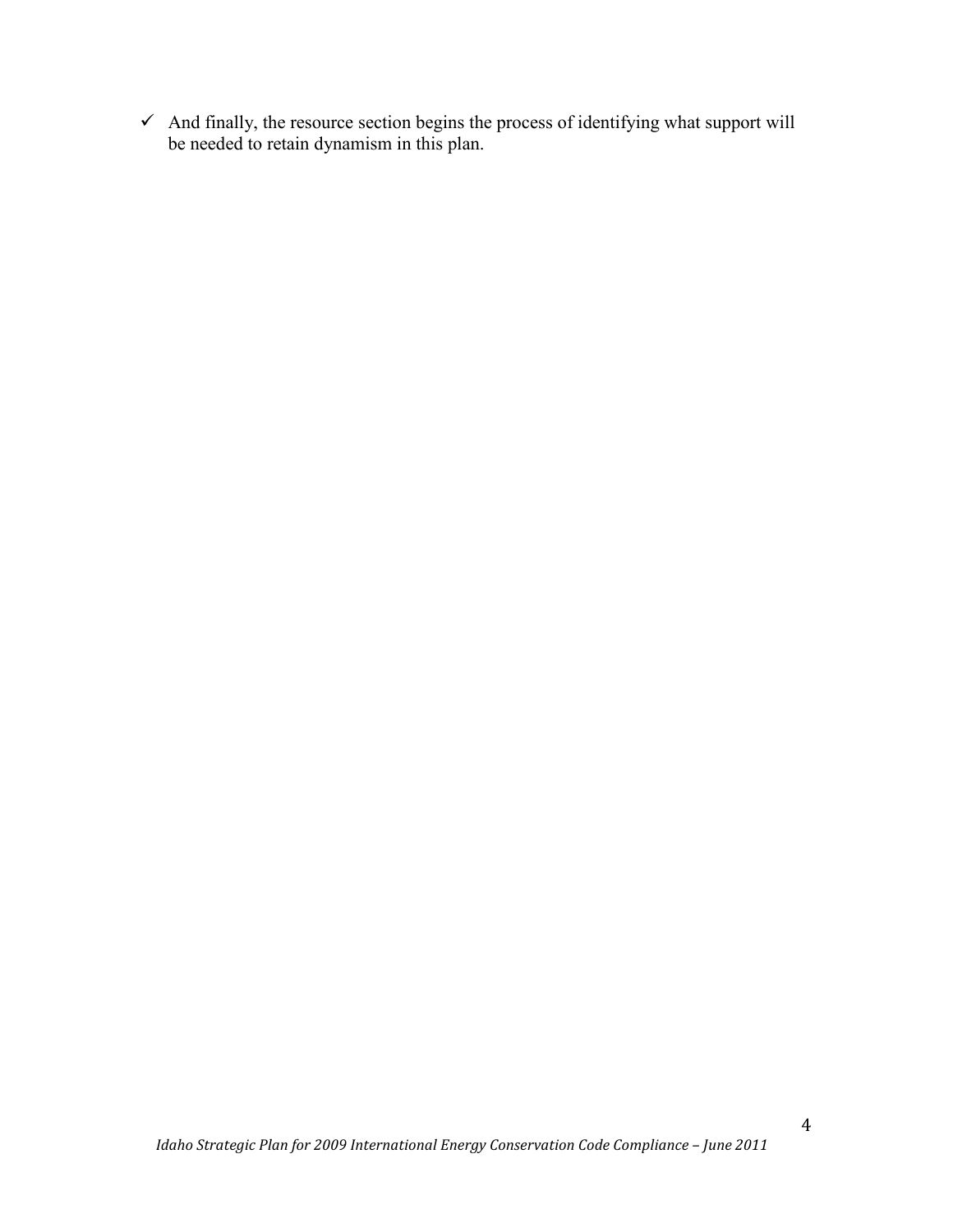## **Idaho's Commitment to 90% Compliance**

The Idaho Energy Code Collaborative (the collaborative) is comprised of Idaho energy code stakeholders and currently includes; the Governor's Office of Energy Resources; the Association of Idaho Cities; the Division of Building Safety; the Idaho Building Contractor's Association; the University of Idaho Integrated Design Lab; the Idaho Association of Building Officials; K energy and EcoEdge consultants; and, Idaho Power Company.

The collaborative has met on a regular basis since its formation in 2001. The collaborative purpose has always been a forum for energy code discussion and it has served to ensure that Idaho energy code stakeholders are aware of and involved in energy code issues and changes in Idaho.

The Department of Energy/Pacific Northwest National Laboratory (PNNL) grant, the genesis of this plan, has provided opportunity for the collaborative to think strategically about gaps in our code development and implementation processes and about immediate and future needs and resources that are necessary to ensure 90% statewide compliance to the 2009 International Energy Conservation Code (IECC) which was implemented on January 1, 2011.

During an October 2009 Idaho Energy and Green Building Conference the Idaho Energy Code Collaborative met to discuss Governor Otter's certification of 90% compliance to the Department of Energy. During that discussion the collaborative unanimously agreed to work for 90% compliance in all new Idaho buildings and to not limit the intrinsic value of compliance to a small statistical sub-sample of buildings.

That collaborative agreement on code value ultimately led to Office of Energy Resources funding, through Recovery Act dollars, the Division of Building Safety development of a statewide voluntary database for residential and commercial energy code quality assurance and compliance. The database, as such, is Idaho's response to the 90% certification requirement. It is designed to serve as a simple jurisdiction friendly approach to help Idaho gain a deeper understanding of quality assurance issues in energy code compliance. It will be piloted by a cross-section of Idaho jurisdictions to evaluate its effectiveness.

Though the database does not fully mimic the level of investigation that is built into the PNNL set of compliance checklists, if utilized it will provide jurisdictions with a means for documenting code compliance issues – what is working well and what is not working well - and a checklist for providing a level of quality assurance for energy code implementation that does not currently exist. If the database is not utilized by enough Idaho jurisdictions to ensure that a representative sample of buildings is being assessed, it may be necessary to adopt the PNNL protocol for 90% compliance evaluation.<sup>11</sup>

Whatever approach is eventually taken, Idaho has made the commitment to show compliance to the 2009 IECC.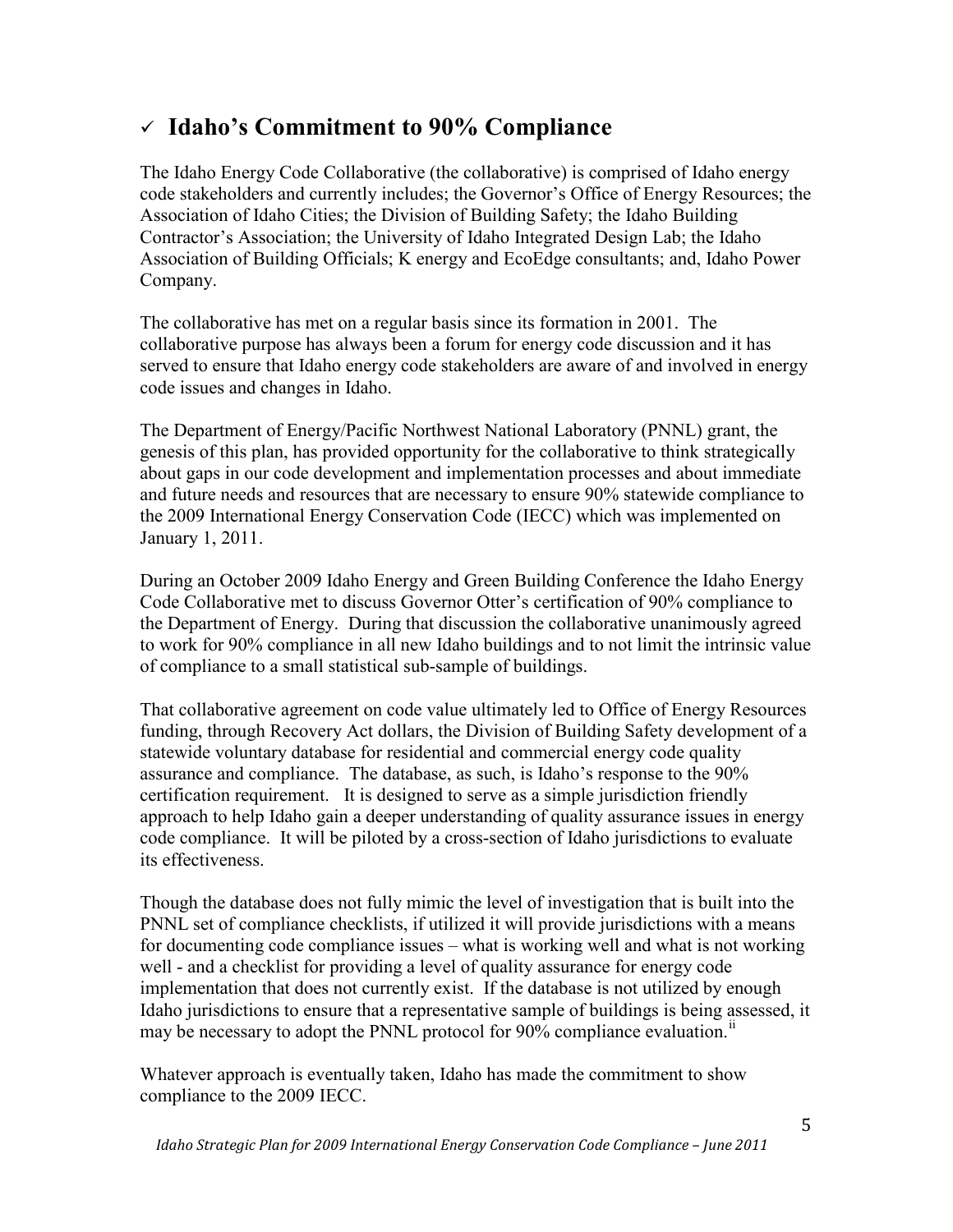### **II. Jurisdiction Level Challenges**

#### **1. CHALLENGE: Consistent Statewide Code Application**

As with most states that have large rural and a few medium density urban areas, there can be varying interpretations and applications of code. Much of the different interpretations could be attributed to the level of certification of the local building official. Idaho has a very solid statewide building official association, the Idaho Building Officials Association (IDABO). IDABO is committed to providing good training throughout the states five regions, but very small jurisdictions may not have the resources to send their plan reviewers and inspectors to the full spectrum of training available.

When seeking to hire code staff, rural jurisdictions may have a difficult time finding fully qualified local personnel. Idaho law does require that building officials be certified when hired for life-safety and energy codes.

But this is not to say that Idaho's rural jurisdictions lack in knowledge or that buildings built in their jurisdictions do not achieve equal compliance levels to Idaho's larger or more urban areas. In fact, both large and small jurisdictions have challenges and opportunities unique to their size. For example, a small jurisdiction, though having few staff, may have a building official that is an energy efficiency and energy code advocate and is insistent that compliance is a 100% proposition. A large jurisdiction may have staff that are overwhelmed with inspections and treat the energy code measures as secondary to life safety to an extent that measures get overlooked during inspections.

#### **2004 Jurisdiction Survey**

In 2004, Eric Makela and Ken Baker, working under Northwest Energy Efficiency Alliance (NEEA) funding, developed and implemented a verification program for jurisdiction energy code plan review and inspections<sup>iii</sup>. They visited 19 jurisdictions, both large and small throughout Idaho. Depending on the size of the jurisdiction Makela and Baker spent two to four hours with plan review staff going through a series of pre-developed questions to determine time and approach spent on residential and commercial energy code submittals. Another two to four hours was spent with inspectors in the field to ascertain their energy code enforcement proficiency level.

Findings from the jurisdiction visits show a large range of plan review and inspection activities. The average residential plan review was 23 minutes with a range of 5 minutes to 60. Commercial plan review averaged just over 51 minutes per plan set with a range of 22 to 90 minutes per review.

Interestingly, rural or smaller jurisdictions (less than 40,000 in population) averaged 28 minutes for the residential plan review and larger jurisdictions –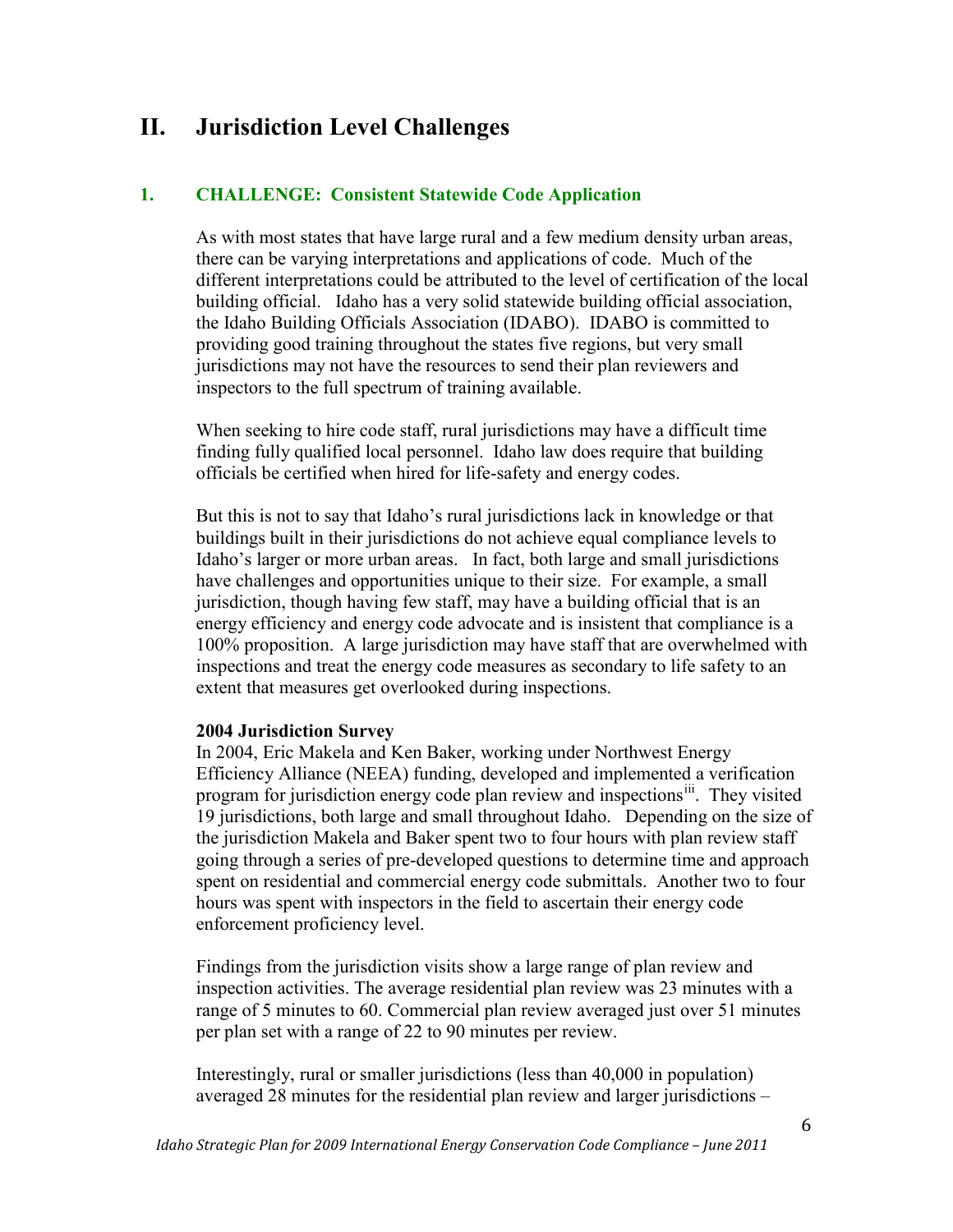Boise, Ada County, Pocatello and Kootenai County – averaged 17 minutes for residential plan review. Statistically, the qualitative difference between large and small jurisdiction time spent on plan review cannot be derived from the data set.

What we can say from the data is that there was not consistency in approach to statewide plan reviews and inspections.

#### **2011 Jurisdiction Survey**

During the spring of 2011, George Klomp, a retired Idaho building official and now a consultant, performed field interviews with fifteen large and small statewide jurisdictions regarding energy code process and compliance.<sup>[iv](#page-25-3)</sup> This field study/survey was funded through Pacific Northwest National Laboratory through the Northwest Energy Efficiency Alliance.

In just seven years, the time for residential plan review went from 28 to 32 minutes. Commercial plan review from 51 to 41 minutes.

The 2011 survey gathered detail in areas that wasn't reviewed in 2004 and provides us with a much more varied set of data on jurisdictional approach to code implementation.

Mr. Klomp, a highly experienced building official, provides many recommendations for achieving code compliance in Idaho. Below (italics added) are his recommendations for improving energy code compliance specific to Idaho jurisdictions.

*The fifteen jurisdictions that were visited are representative of Idaho. Large, medium and small departments were visited. Most jurisdictions are fully enforcing the energy code and a few are not. The major issues that are identified in the survey are, full energy code enforcement, education and training, and time or staff. The following recommendations will address these issues.*

#### *Full Energy Code Enforcement*

*There is not full enforcement of the energy code among the jurisdictions that have adopted the code. There are some jurisdictions that have been doing a good job of energy code enforcement for some time, some jurisdictions that are in the process of fully implementing energy codes and some jurisdictions that are fully implementing energy codes. The jurisdictions that are not fully enforcing the energy code fall into two groups. One group does not enforce commercial lighting because they do not have an electrical inspector and the state electrical inspector will not do it. The other group has simply decided that they will not enforce the requirements for heat load calculations or duct design. Some building officials do not believe that there is sufficient support from their elected official, contractors and community to be able to enforce the energy code. Other*  building officials do not personally believe in the need for an energy code and choose not *to enforce portions of it.*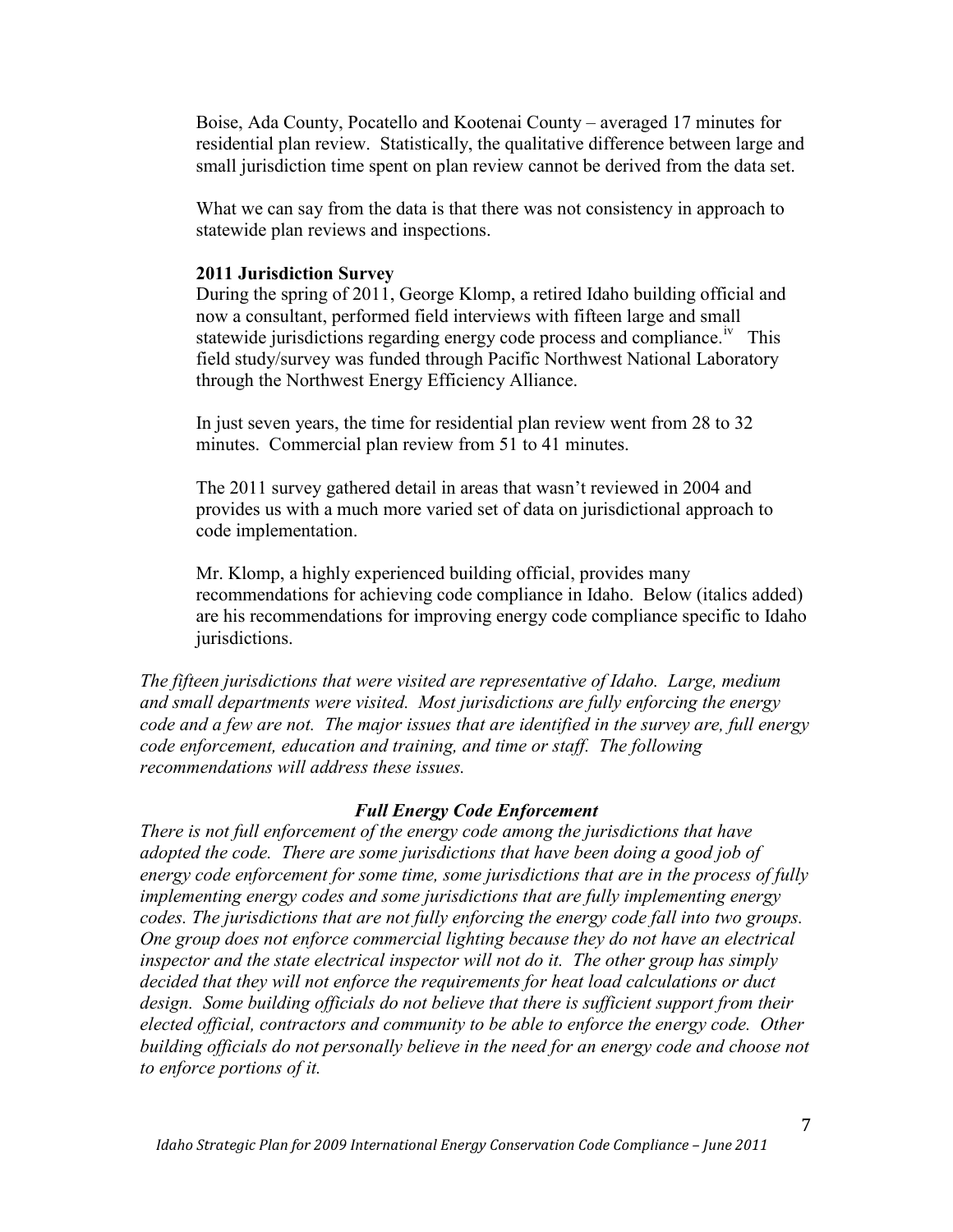*It is important that building officials, elected officials, contractors and the public understand the value of energy codes to their community and the nation. While it is true that major efforts have been made to emphasize the importance of energy codes in Idaho, the fact is that there is still a significant amount of resistance.*

*Develop and implement a strategy to identify and influence the jurisdictions that are not fully enforcing the energy code. After visiting with some of these jurisdictions, I believe that with the proper approach and patience they may change their position.*

#### *Building Department Administration*

*A lot of time and effort and money are spent on code training. Very little is spent on building department administration. Good administration is the key to effective code*  enforcement. It is evident that a department that effectively enforces building code will *also effectively enforce energy codes or any other task that they are given because they have good administrative policies and procedures in place. Quality of submittals, incomplete plan review, miscommunication, staffing levels and a lack of support are all examples of issues that can benefit from good administrative practices. The survey includes a variety of departments, from one-person departments to medium and large departments. In one large department I discovered that there were a number of discrepancies between the REScheck and the Wrightsoft for a specific submittal. When I asked about the differences I learned that one person reviewed the REScheck and another reviewed the Wrightsoft. No one compared the two to see if they matched. In another jurisdiction, I was told in the interview that the staff was mostly trained. When I*  asked who looked at the lighting in a new residence the building official was not sure if *the building inspector or the electrical inspector did. As we questioned the staff, we learned that the electrical inspector had not received any training on the 2009 IEEC and he did not believe that the electrical contractors in the area had either. Those are examples of a number of building department administration issues that I noticed during the survey.* 

*Building department administration should become an important element of the education and training program. It should part of the IDABO annual educational program and regional training. In addition, it would be very beneficial to create a program where a jurisdiction could have a qualified individual assist them in assessing their administrative policies and procedures.* 

#### **1.1. OPPORTUNITY: Assess Current Jurisdiction Applications of Code**

 $\checkmark$  Current as of May 2011, the Northwest Energy Efficiency Alliance and the Idaho Building Officials Association conducted a statewide site survey of fifteen jurisdictions to assess the use and type of documentation for plan review and inspection to the IECC. This earlier cited survey is providing an opportunity to view the current range of jurisdictional requirements, data collected and processes used for code compliance. This "dataset" will inform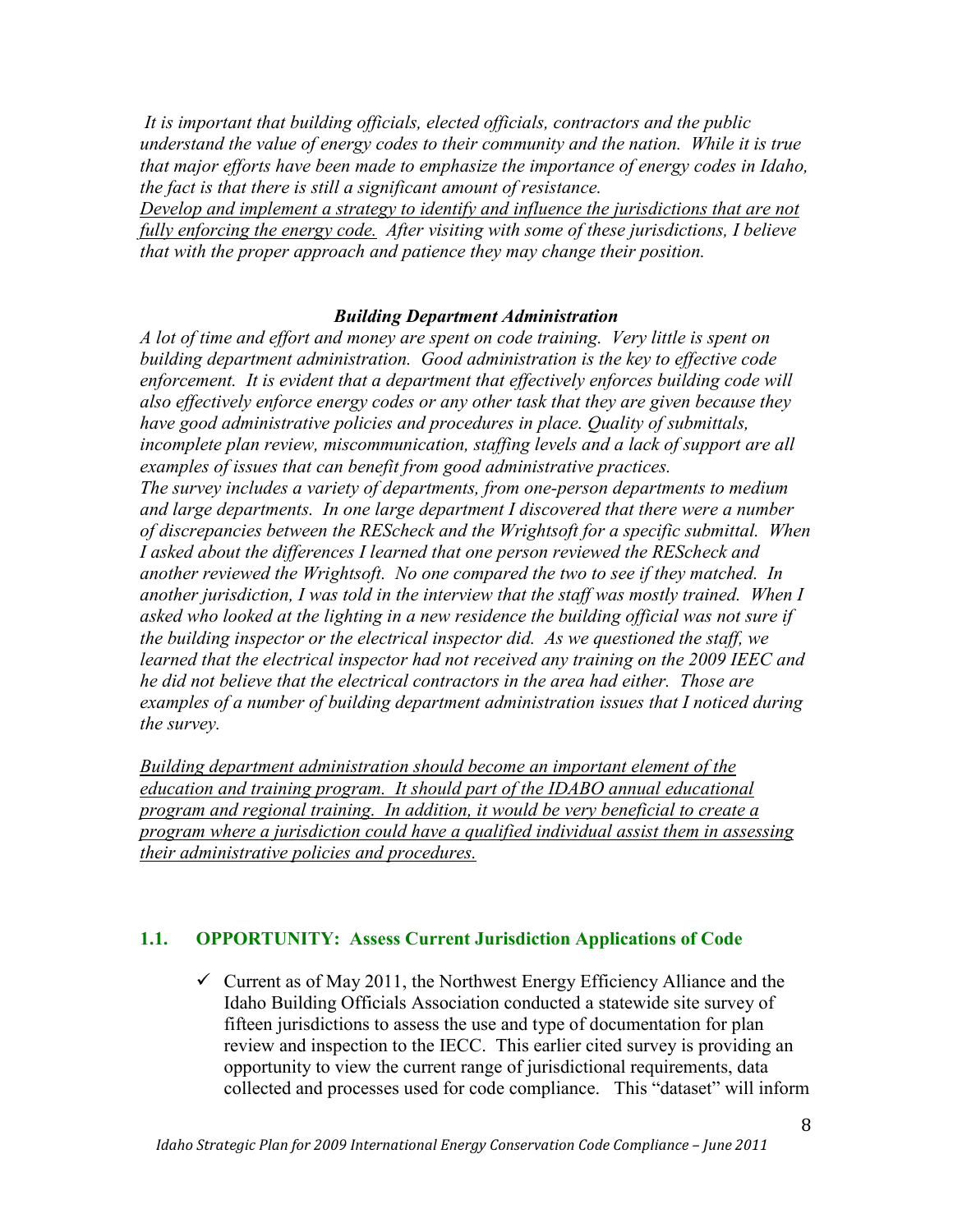us of the gaps in code documentation and be helpful in development of strategies that will bring consistency to statewide enforcement.

- $\checkmark$  Energy code enforcement lessens our dependency on other, higher cost energy resources such as oil.
- $\checkmark$  Energy code enforcement provides for economic stability through energy security and lower rates for electrical customers. The sixth Northwest Power Plan<sup>[v](#page-25-4)</sup> estimates that there are  $6000$  average megawatts available through energy conservation in the Northwest between now and 2030. The levelized life cycle cost of this conservation is about 2 cents a kilowatt-hour. Energy codes are one of the most cost effective and efficient means for achieving these energy savings.
- $\checkmark$  Enforcement of energy codes helps maintain lower electrical energy rates for all electrical consumers.
- $\checkmark$  Energy code enforcement lowers the cost of building ownership.
- $\checkmark$  Enforcement of energy codes helps to strengthen electrical utility capacity.

#### **1.2 RECOMMENDATIONS:**

- $\checkmark$  Based on advice given in the 2011 Jurisdictional Plan Review Survey, develop a building department administration program to provide guidance to jurisdiction code structure.
- $\checkmark$  Review the NEEA/PNNL funded jurisdiction documentation assessment and develop strategies for a long-term solution that will provide consistency to Idaho Jurisdiction requirements for energy code compliance documentation.
- $\checkmark$  In 2010, the collaborative developed and presented a series of sessions on the value of energy codes. The one-hour sessions were focused on elected officials. The Association of Idaho Cities posted a Value of Energy Codes video on their website, idahocities.org. We recommend that the value of energy code sessions be expanded to include a broader market/audience such as building officials, the design and construction industry and consumers. It is imperative that code enforcers understand and support full enforcement of the energy code.
- $\checkmark$  Based on NEEA study findings develop long-term strategies that will assist jurisdiction consistency in code enforcement and code documentation statewide.

Long-term enforcement strategies could include:

- a. Standardization of plan review documentation and process
- b. Code inspection and verification process standardization
- c. Blower door and air leakage, air balancing requirement standardization
- d. Development and implementation of education and training to support standardization.
- e. Utilize the Division of Building Safety and Office of Energy Resource online compliance database statewide.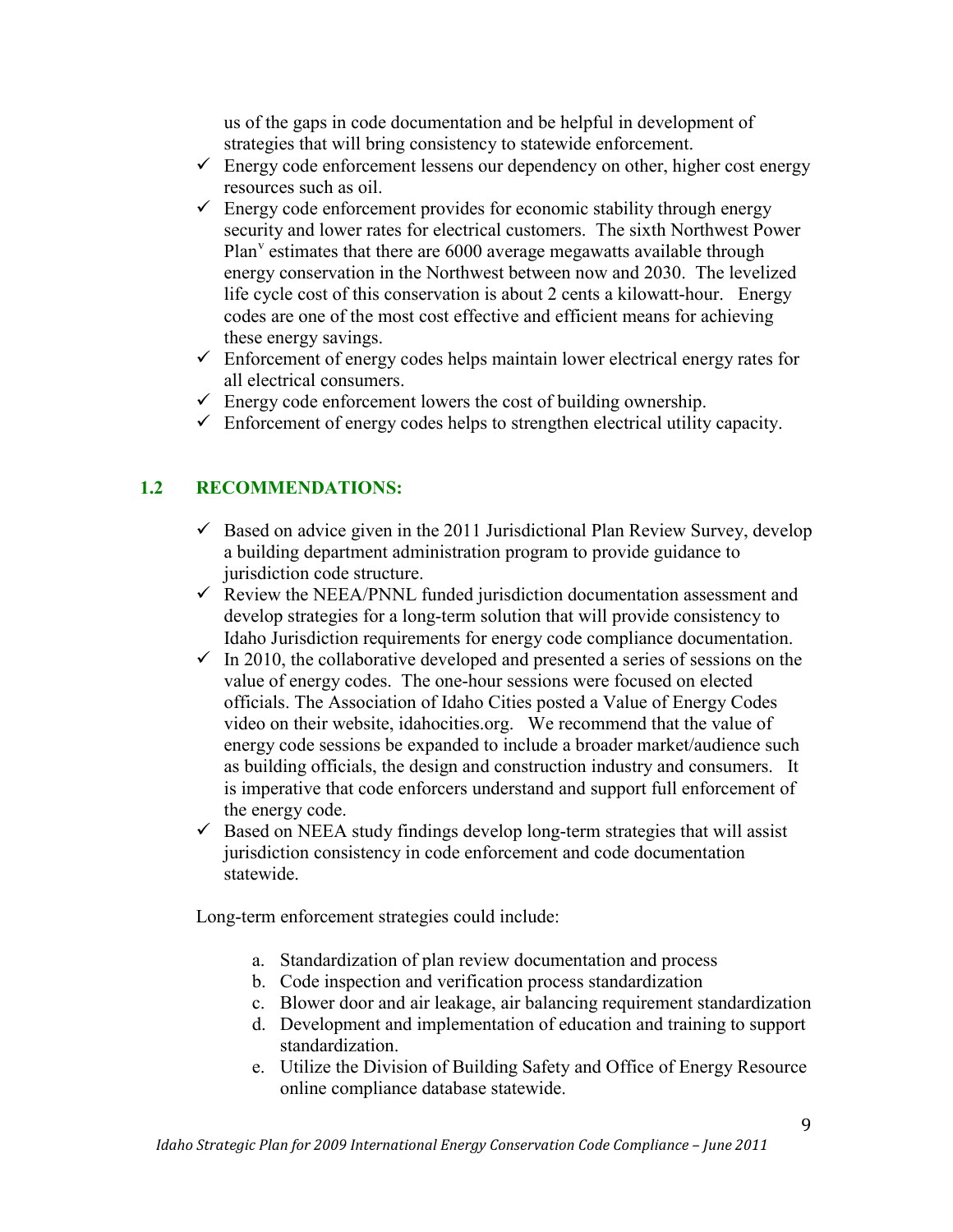$\checkmark$  Consider if a more intensive study should follow up the NEEA/PNNL review. The purpose of the study would be to find where the energy code is and is not consistently enforced, setting the baseline for future code training and assistance.

#### **2. CHALLENGE: Cultural perception and understanding the positive economics of energy codes**

Some Idahoans may not understand or support participation in energy code programs. Many times the perception is that energy codes are unfunded mandates placed on the jurisdiction, on the industry, and on building owners. Others may believe that energy codes raise the cost of construction and therefore have an impact on the ability of a consumer or owner to finance construction.

And in fact, the 2009 energy code is more stringent than the 2006 code. The requirements have changed from 2006 to 2009 and those changes will be associated with some level of incremental cost.

The challenge is to make clear that the cost increase does have direct benefit for the homeowner.

#### **2.1. OPPORTUNITY:**

- $\checkmark$  Work with residential builders to market the lower operating and life cycle cost of a 2009 code home over the current market inventory. This opportunity requires a consumer marketing strategy and program for builders that will identify specific market value of 2009 code homes. One strategy could be the incorporation of a HERS (Home Energy Rating System) program for new and existing buildings, providing an efficiency score that can be used for comparison.
- $\checkmark$  Other states, Washington in particular, now have a requirement to benchmark the existing stock of commercial buildings. Idaho should consider promoting a voluntary benchmarking program to establish a base of information for understanding building energy use and as a means to showcase the value new energy codes bring to buildings.
- $\checkmark$  Energy codes add economic value to building owners. Economic analysis has shown that the residential building owner who finance code efficiency measures will have see a positive cash flow, based on energy savings, during every month of building ownership. $\overline{v}$  Commercial buildings are more complex with more variables than residential buildings but the cost of ownership is less in an energy efficient building.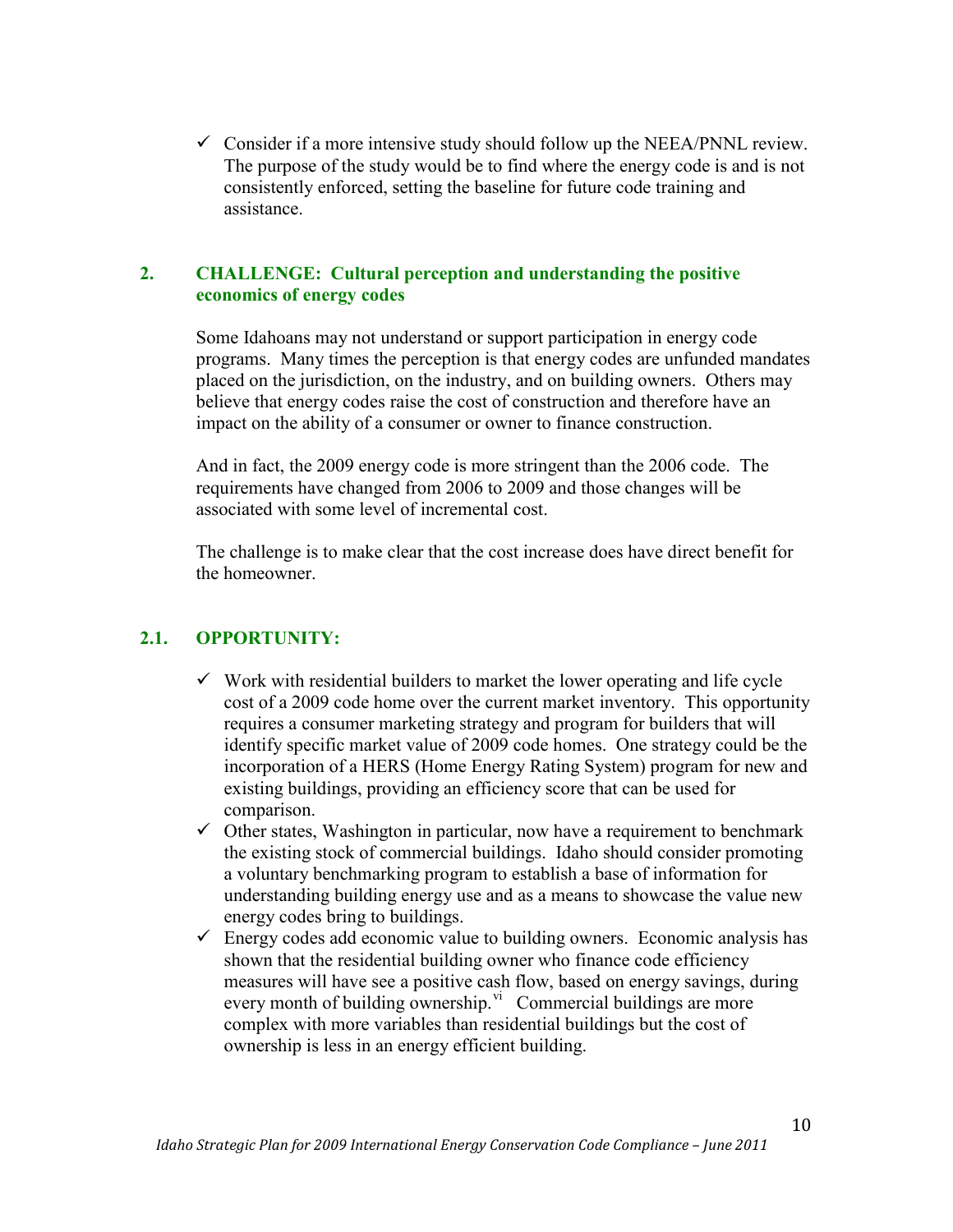- $\checkmark$  Energy codes add economic value to communities. According to the Department of Energy, energy dollars saved through energy codes are dollars that can circulate in the community an average of  $8 \times \text{times}$ .
- $\checkmark$  Energy codes assure that the durability of buildings, occupancy health and safety and comfort may<sup>[viii](#page-25-4)</sup> increase from code cycle to code cycle.
- $\checkmark$  Energy codes specify minimum mandatory requirements for building design and construction. Following this function, the 2009 energy code does specify minimum efficiency levels in buildings. However, these minimum efficiency levels will result in a better than a minimum building. The evolution of energy codes over the past three code cycles has tended to "push" good, and not minimum, practices in building efficiency. The code does not require the multitude of best practices that may be used for building efficiency, but compliance with the code does bring an assurance of good value.
- $\checkmark$  Energy codes provide a level of assurance in quality and standard. When followed, the 2009 energy code provides value to the building owner, the construction industry and the community. Owners benefit because the return on investment for an energy efficient building is higher than returns for nonefficient buildings. One reason for higher ROIs in buildings built to energy codes is that comfort is the number one priority for building occupants and code buildings assure a good level of comfort.

#### **2.2 RECOMMENDATIONS:**

- $\checkmark$  Revise the 2001 economic analysis on energy code cost and payback. This could be done through the Idaho Strategic Energy Alliance's Conservation and Energy Efficiency Task Force.
- $\checkmark$  Perform a research review on the economic benefits of the commercial code.
- $\checkmark$  Share energy code benefits on the OER, DBS, AIC, IDABO, Idaho Building Contractor Association, K energy and other web sites.
- $\checkmark$  Develop and implement an information program on the value of energy codes for Idaho consumers.
- $\checkmark$  Develop value of energy codes information pieces for both residential and commercial building owners and commercial tenants.

#### **3. CHALLENGE: Political Will to Enforce Codes**

Though not as typical as in the past, it is still not unusual to hear from building officials that their reasons for not fully enforcing the energy code is in response to directives from elected officials. A typical scenario would be a contractor/developer/owner calling a mayor or county commissioner and complaining about aspects of energy code enforcement. This action can cause the elected official to make inquiries of the building department regarding code enforcement and subsequently cause some building officials to lighten their approach to code compliance.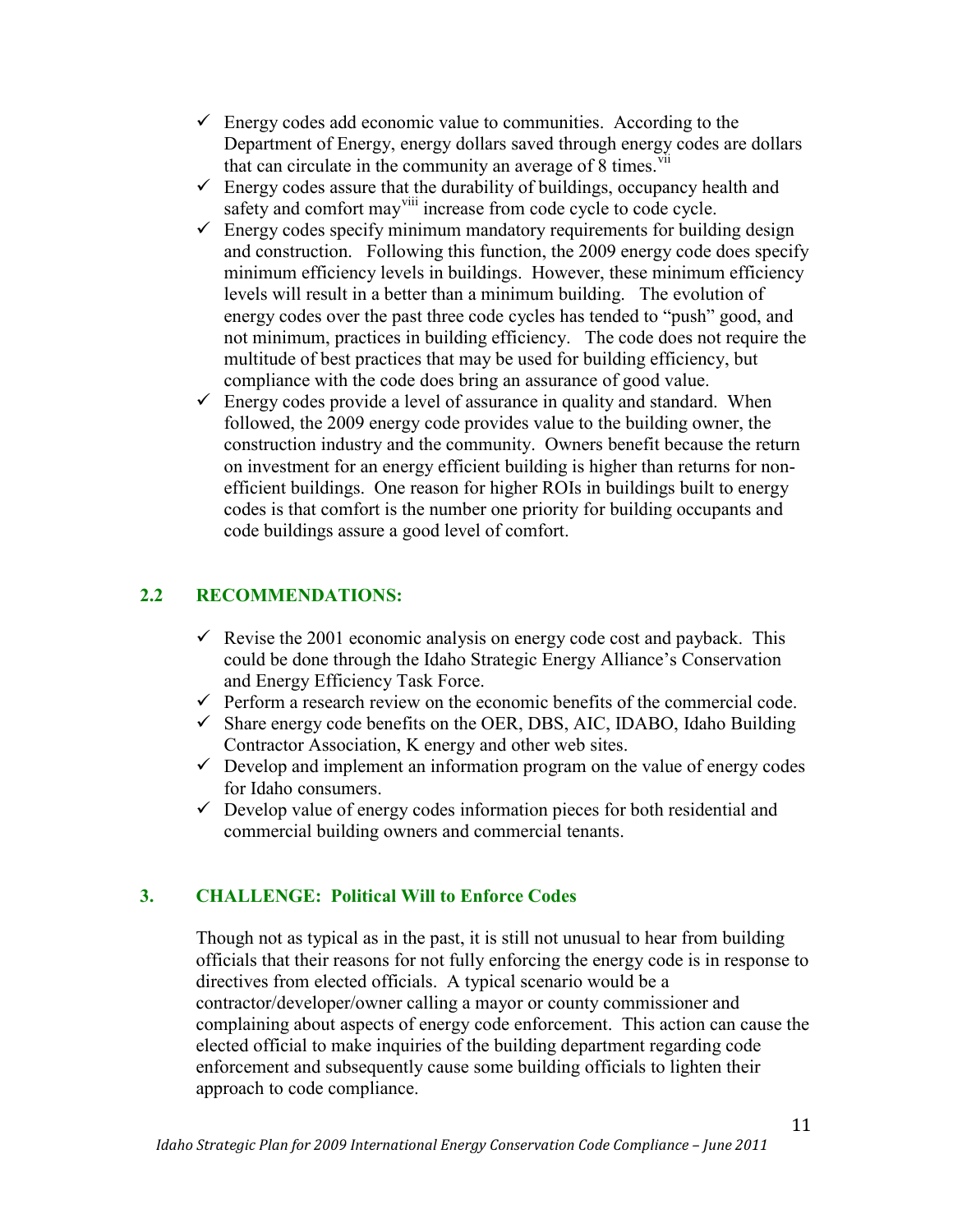#### **3.1 OPPORTUNITY:**

We know more about the value and need for good energy code enforcement today than was known in the past. Since energy code enforcement does, as already stated, positively affect the comfort and health of building occupants, the durability and safety of buildings, and our ability to become more energy independent at the lowest resource cost available, it has become easier to counter arguments against energy code enforcement.

#### **3.2. RECOMMENDATIONS**

- $\checkmark$  Ensure that elected officials are provided good information on the value of energy codes for their communities and that their questions and concerns have are taken seriously.
- $\checkmark$  Provide value of energy code education at the AIC and IAC annual conferences.

#### **4. CHALLENGE: Dollars to Fund Plan Review and Inspection**

Perhaps the largest challenge to jurisdictions currently is dollars and staffing. With the construction downturn many if not most of Idaho's jurisdictions have either laid off staff or set new priorities and job tasks for code enforcement employees.

#### **4.1 OPPORTUNITY:**

It's difficult to see the opportunity here, but if we can begin to not just understand but quantify the true economic value of energy codes for the community, funding sources may emerge.

#### **4.2. RECOMMENDATIONS:**

- $\checkmark$  Look for sources of jurisdiction funding for code inspection and plan review.
- $\checkmark$  Ouantify what is needed for funding.
- $\checkmark$  Ouantify the value of jurisdictional funding of plan review and inspections.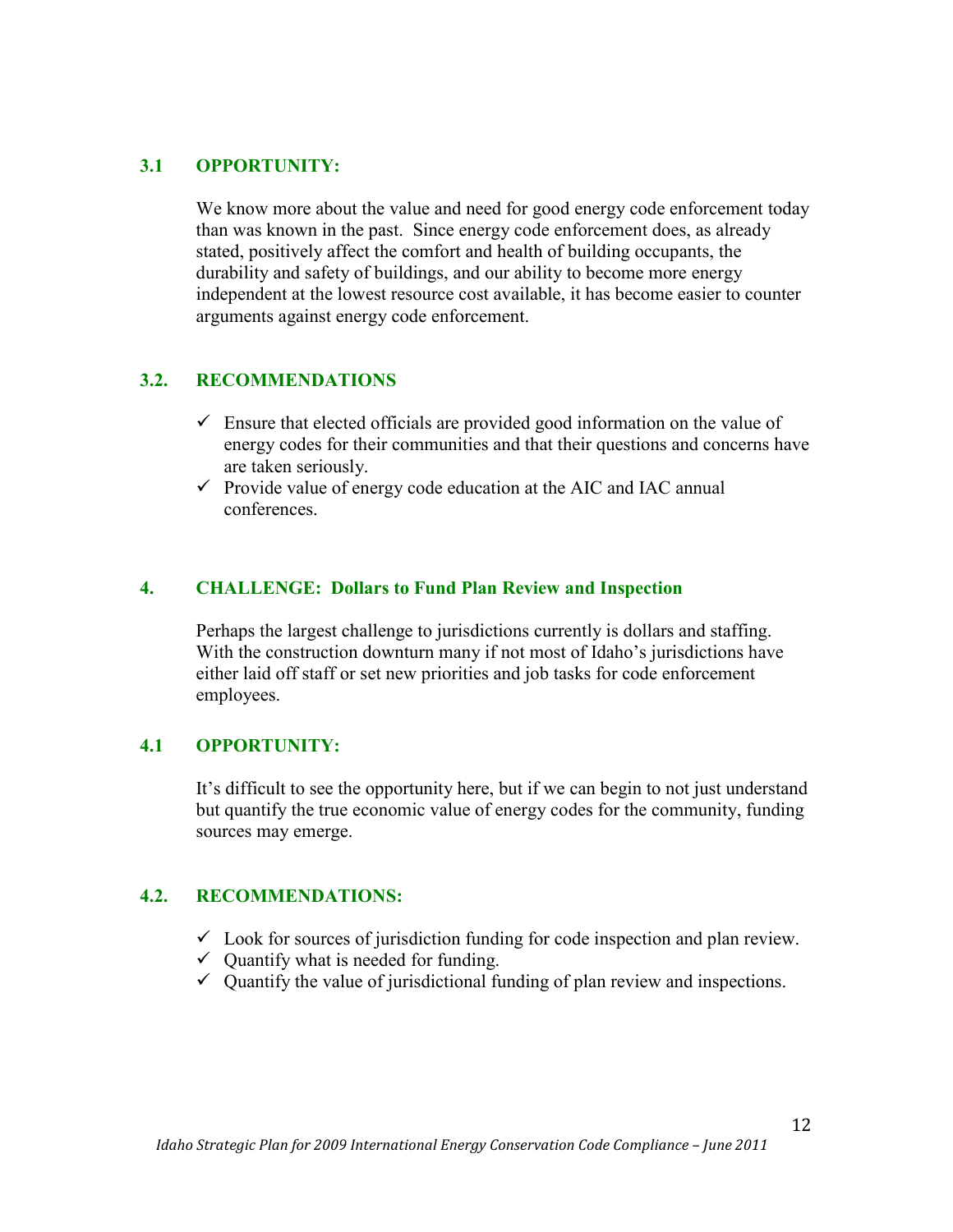## **III. Statewide Level Challenges**

#### **1. CHALLENGE: DBS Inspection Authority and Jurisdiction Enforcement**

State Statute requires that city or county units of government that adopt building codes, must adopt the latest codes promulgated through the Division of Building Safety Building Code Board. Though a large percentage of Idaho's population adopt and enforce building codes making energy code compliance mandatory, in many smaller jurisdictions there is currently no requirement for buildings to be reviewed and inspected for either structural or energy efficiency compliance.

The state DBS is required to provide inspections for electrical, mechanical and plumbing on all buildings that are not part of a city or county inspection program. The DBS does not have authority to inspect for energy code compliance in buildings that are not part of city and county code jurisdiction. This means that some percentage of Idaho new buildings will not have inspections for energy efficiency and may or may not be compliant to the energy code.

#### **1.1 OPPORTUNITY:**

There is opportunity to gain a better understanding of energy code compliance issues, concerns and challenges throughout Idaho jurisdictions, and to then determine what percentage of these issues could be resolved through more robust DBS involvement in enforcement of energy code provisions.

#### **1.2 RECOMMENDATIONS:**

- $\checkmark$  Develop and implement a statewide survey of code enforcement to determine where there are gaps in enforcement and where jurisdictions would like or would accept assistance from DBS.
- $\checkmark$  Consider development of state legislation to make building codes mandatory in all jurisdictions and at the same time providing DBS with energy code inspection authority when enforcement is not provided through cities or counties.
- $\checkmark$  Seek authority for DBS to enforce the energy code in jurisdictions where they currently inspect.

#### **2. CHALLENGE: Political Support of Energy Codes**

During the 2011 legislative session House Bill 207 amended the current building code act to specifically clarify there is no requirement to upgrade unaffected existing parts of an existing building to meet current code when the building is undergoing alteration. While not written with the intent to affect energy code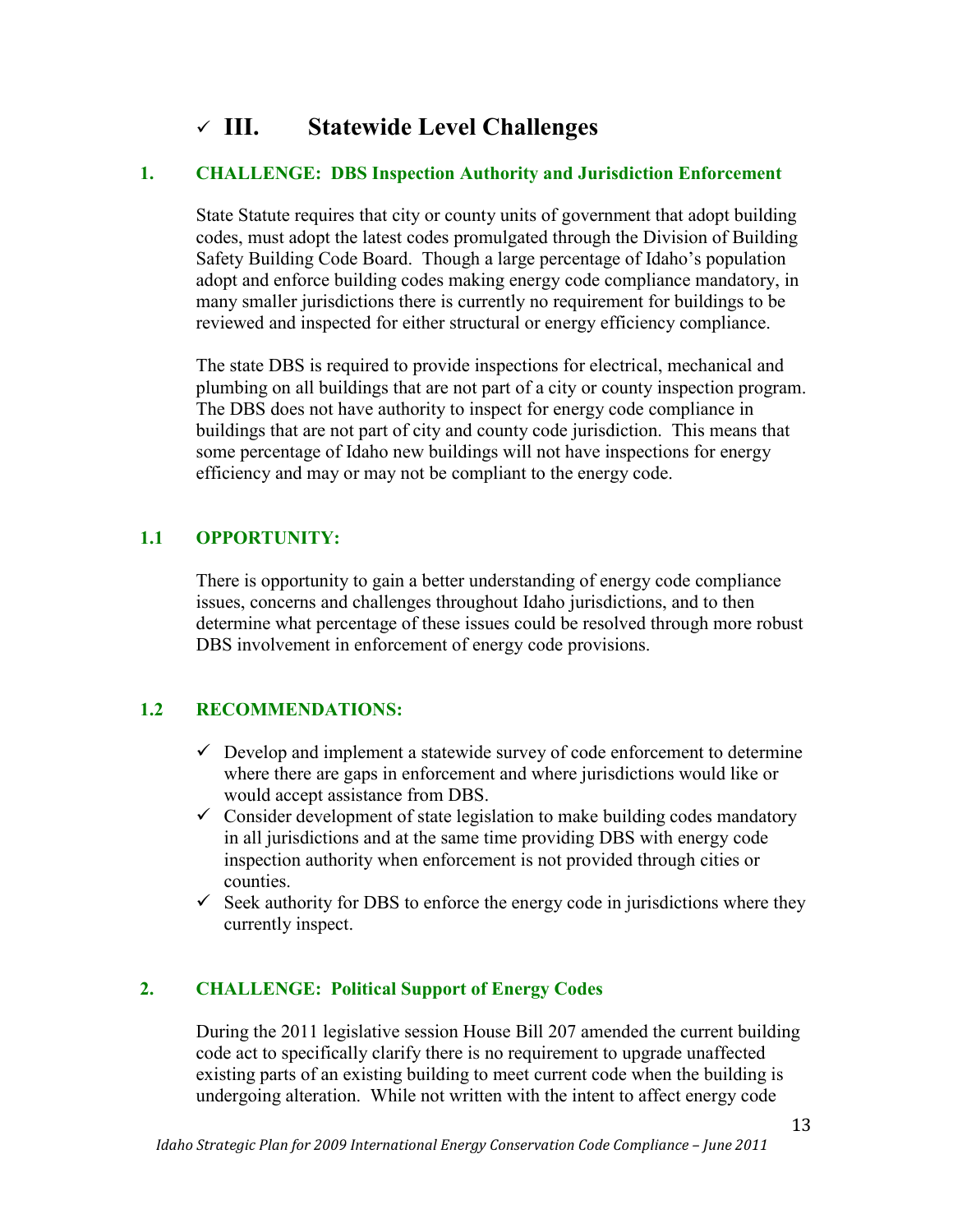requirements this exemption confirms what is already in the code, that "additions, alterations, renovations or repairs to an existing building, building system or portion thereof shall conform to the provisions of this code as they relate to new construction without requiring the unaltered portions(s) of the existing building or building system to comply with this code."

Also during the session, state officials involved with the energy code were asked to provide presentations on the code.

While neither of these actions carried had much impact on energy code enforcement, they both serve as a reminder that the code is not out of sight nor out of mind. Our political leaders are interested in the code. The challenge for the collaborative is to continually bring to surface the overarching value of energy codes so that decisions are made based on good information.

#### **2.1 OPPORTUNITY:**

The obvious opportunity may be to provide our elected leadership with good information on the value of energy codes. But how this information is presented and the content and context of the information should be planned and executed with an understanding of what is most important to our leaders, the values of our citizenry.

#### **2.2 RECOMMENDATIONS:**

- $\checkmark$  Develop an economic analysis of the 2009 residential IECC to show benefit to the consumer.
- $\checkmark$  Develop consumer case studies on residential code value for sharing with other Idaho citizens, the building industry and Idaho leaders.
- $\checkmark$  Develop marketing strategies for bringing information on the value of energy codes into focus within a group of Idaho homeowners, builders and elected officials.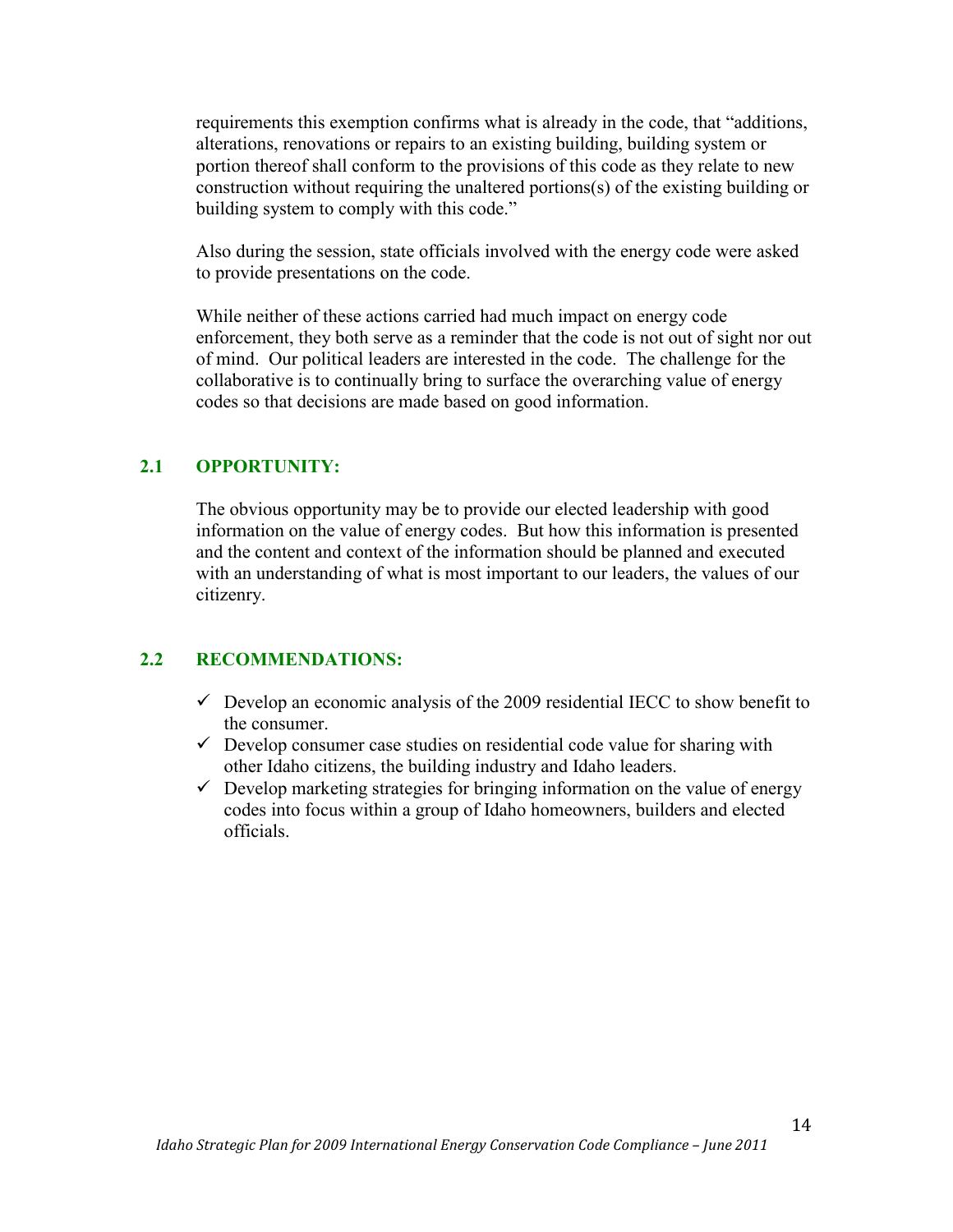### **IV. Industry Issues**

#### **1. CHALLENGE: Compliance Requirements and Consistency Between Jurisdictions**

The statewide and local issues for building jurisdictions are also issues for the design and construction industry. The biggest current challenge for the building industry is that the market has reduced in size for both residential and commercial new construction.

#### **1.1 OPPORTUNITY:**

Many of the residential builders who continue to build have embraced above code programs such as Energy Star<sup>TM</sup> and LEED for Homes<sup>TM</sup>. These builders seek to distinguish themselves to consumers through building in programs that provide third-party verification of value.

Idaho building officials, through the Idaho Ambassadors are working on an educational piece that will raise consumer awareness of the value of the 2009 IECC. A permanent sticker, branded with the IDABO trademarks that states "This home is built to the 2009 IECC" is one strategy that is being developed.

Commercial building trends have also moved toward energy efficiency and green. Perhaps the greatest opportunity in commercial is utilization of a benchmark system for buildings that documents an energy use index (similar to miles per gallon) for a building.

#### **1.2 RECOMMENDATIONS:**

- $\checkmark$  Work with the state and local builder associations to assist in development of marketing efforts that will distinguish between the value of homes built to above code programs and homes built to full compliance to the 2009 IECC over homes that do not have efficiency verification. This could include a pilot study on adoption of the Home Energy Rating System standard to show the value of code built homes.
- $\checkmark$  Implement the IDABO developed certification strategy.
- $\checkmark$  Support the concept of building benchmarking in both residential and commercial buildings. This could be addressed in the soon to be revised state energy plan or through the legislature. A pilot program may have merit.

#### **2. CHALLENGE: Residential Issues**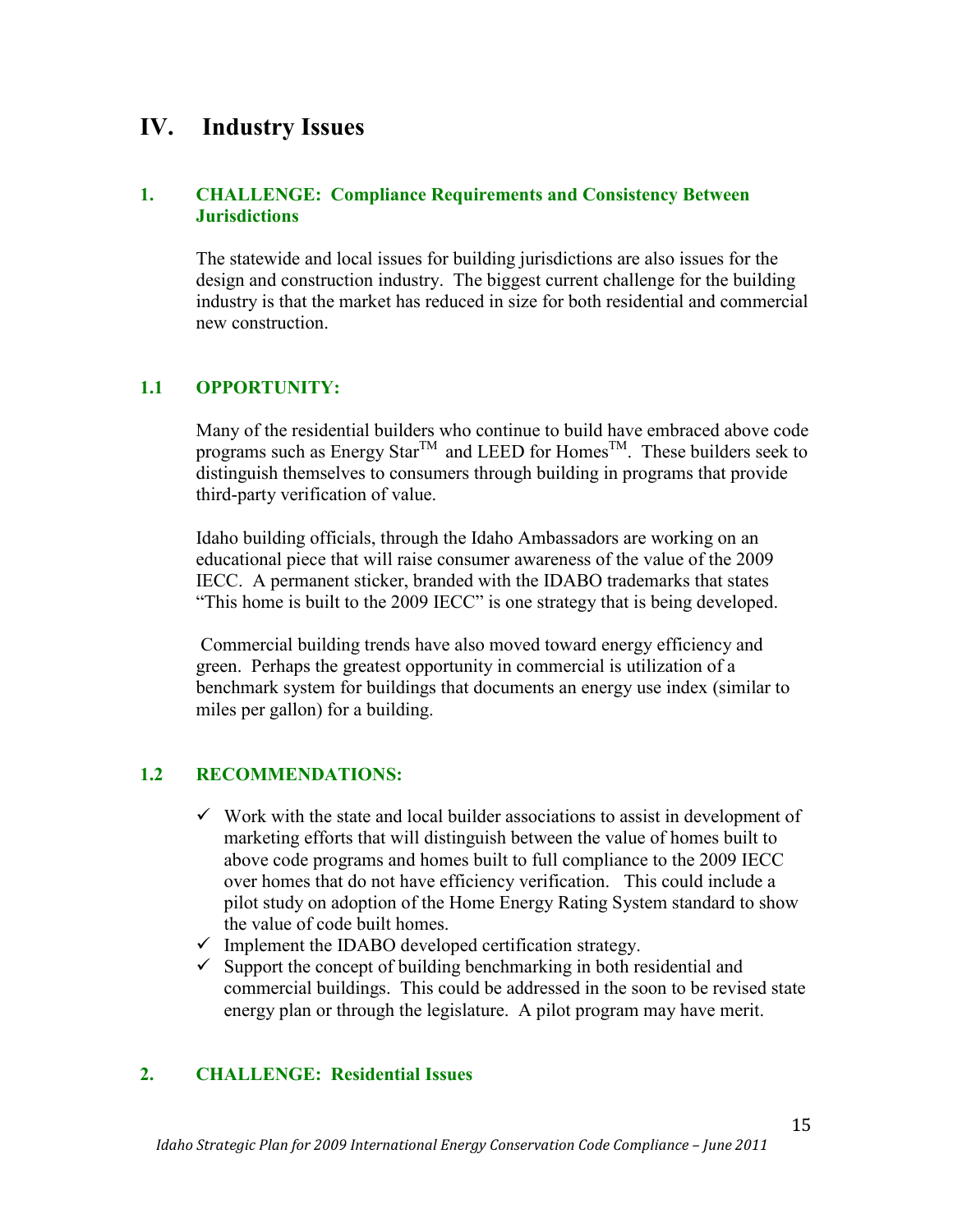Though not 2009 IECC related, there are numerous efficiency issues with existing buildings that should be addressed as these buildings typically encapsulate approximately 90% of potential energy savings in buildings.

#### **2.1. OPPORTUNITY:**

The opportunity for savings in existing buildings is immense. While weatherization programs are the typical delivery mechanism for existing building efficiency upgrades, there may be value in opening discussions on what packages of weatherization measures are most likely to save energy and to bring existing buildings closer to current code.

#### **2.2. RECOMMENDATIONS:**

The Office of Energy Resources should consider facilitating a discussion between code and weatherization experts.

#### **3. CHALLENGE: Commercial issues**

Many of the commercial issues are education related. For example, proper construction documentation to show compliance with the envelope, electrical and lighting and mechanical systems of a building can have challenges. This is true even when using ComCheck software.

Another challenge is the selection of the path to compliance, ASHRAE or IECC when using ComCheck.

And yet another commercial challenge is how to approach certain code requirements during design. For example, vestibules are mandatory requirements in most commercial applications. Architects range from being supportive of vestibules to seeing them as design problems. The real challenge is to help them perceive vestibules, and other code mandatory requirements, as best practice design that are readily incorporated into buildings.

#### **3.1 OPPORTUNITY:**

The opportunity with commercial is to assist the design community into establishing best practice design approaches to meeting energy code requirements.

#### **3.2 RECOMMENDATIONS:**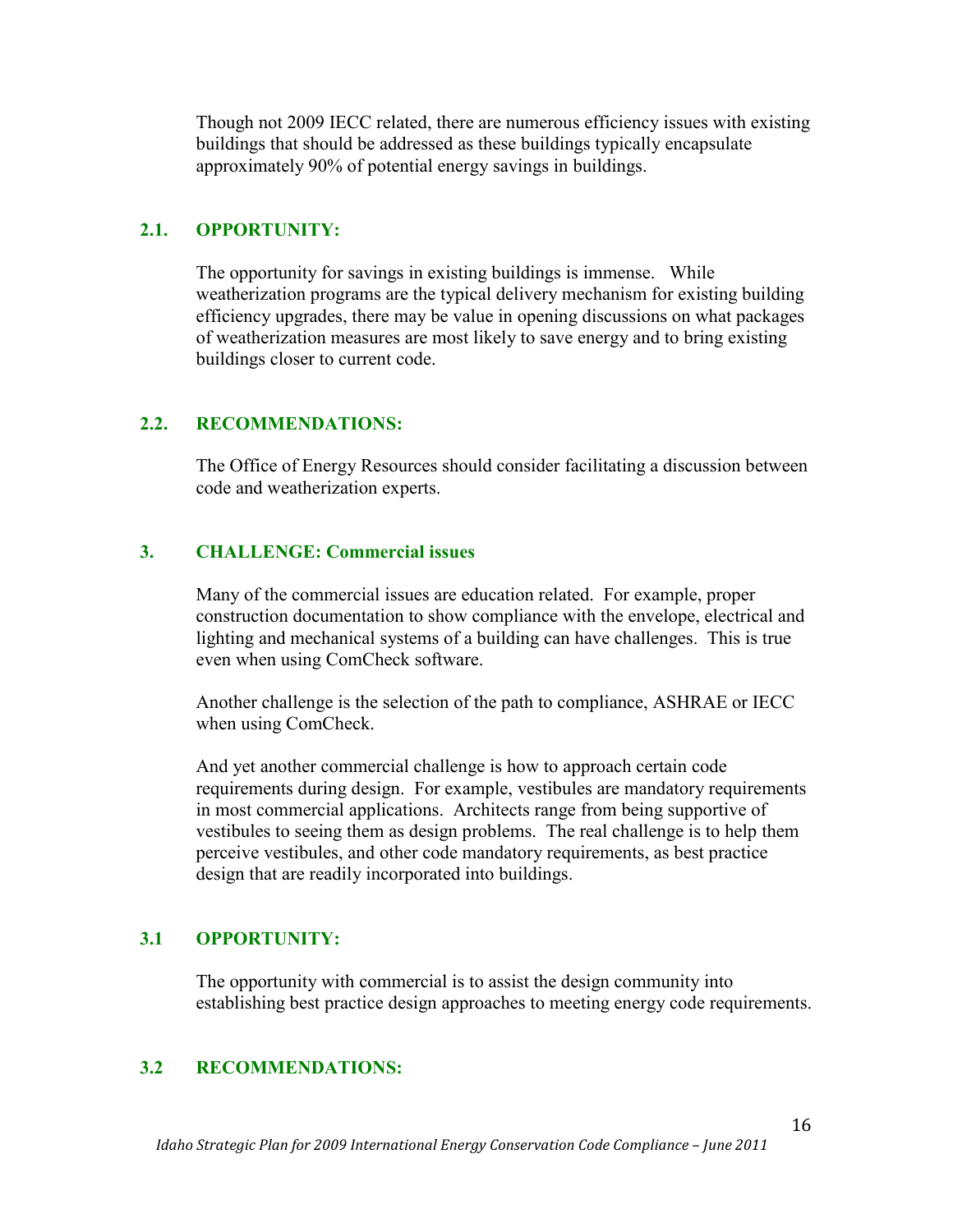- $\checkmark$  Work with a few A&E firms to produce a design roadmap for meeting energy codes in a best practice manner.
- $\checkmark$  Consider enlisting A&E firms to mentor other firms in best practice approaches for new building design that meets code.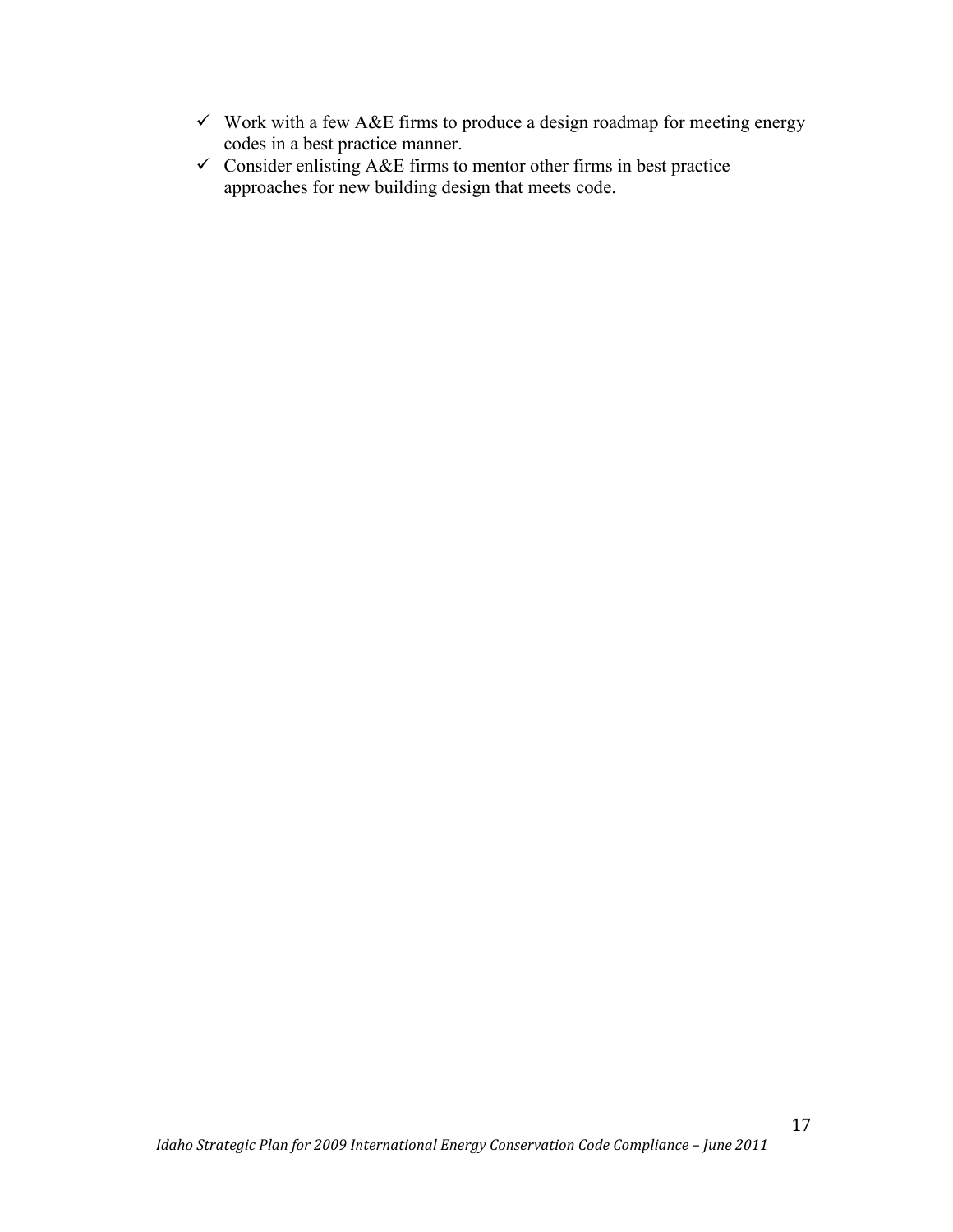## **V. Compliance Documentation**

Idaho has a rather unique approach to showing 90% compliance to the 2009 IECC. Utilizing ARRA dollars the Office of Energy Resources provided the Division of Building Safety with dollars to build an online database for residential and commercial compliance and quality assurance.

This database is voluntary for statewide jurisdictions but the goal for the collaborative is to seek voluntary use by a majority of our 200 cities and 44 counties. One purpose of the database is to provide a pool of information on compliance issues so that future code efforts, including funding of code compliance and implementation, is directed by actual plan review and field observations of need. Another purpose of the database is to provide jurisdictions with a format for assessing quality assurance in energy code implementation and as an archive for building compliance.

The online forms are simple and less than two pages of information fields. They attempt to record and document high value information such as; compliance approach, building type and square footage, document submittal, building tightness (residential), approach to duct installation (residential), and non-compliance measures.

The biggest challenge with the database may be overcoming the reluctance of jurisdiction use of a database held by a state agency.

As of June 2001, the database is being piloted by fifteen statewide, large and small jurisdictions. The purpose of the pilot is to refine the document fields and process for data entry and retrieval.

Beginning the database program now enables Idaho to assess it's probably effectiveness in showing 90% compliance to the IECC. If the assessment indicates that the database is not effective, Idaho will need to closely consider utilization of the PNNL process for verifying 90% compliance.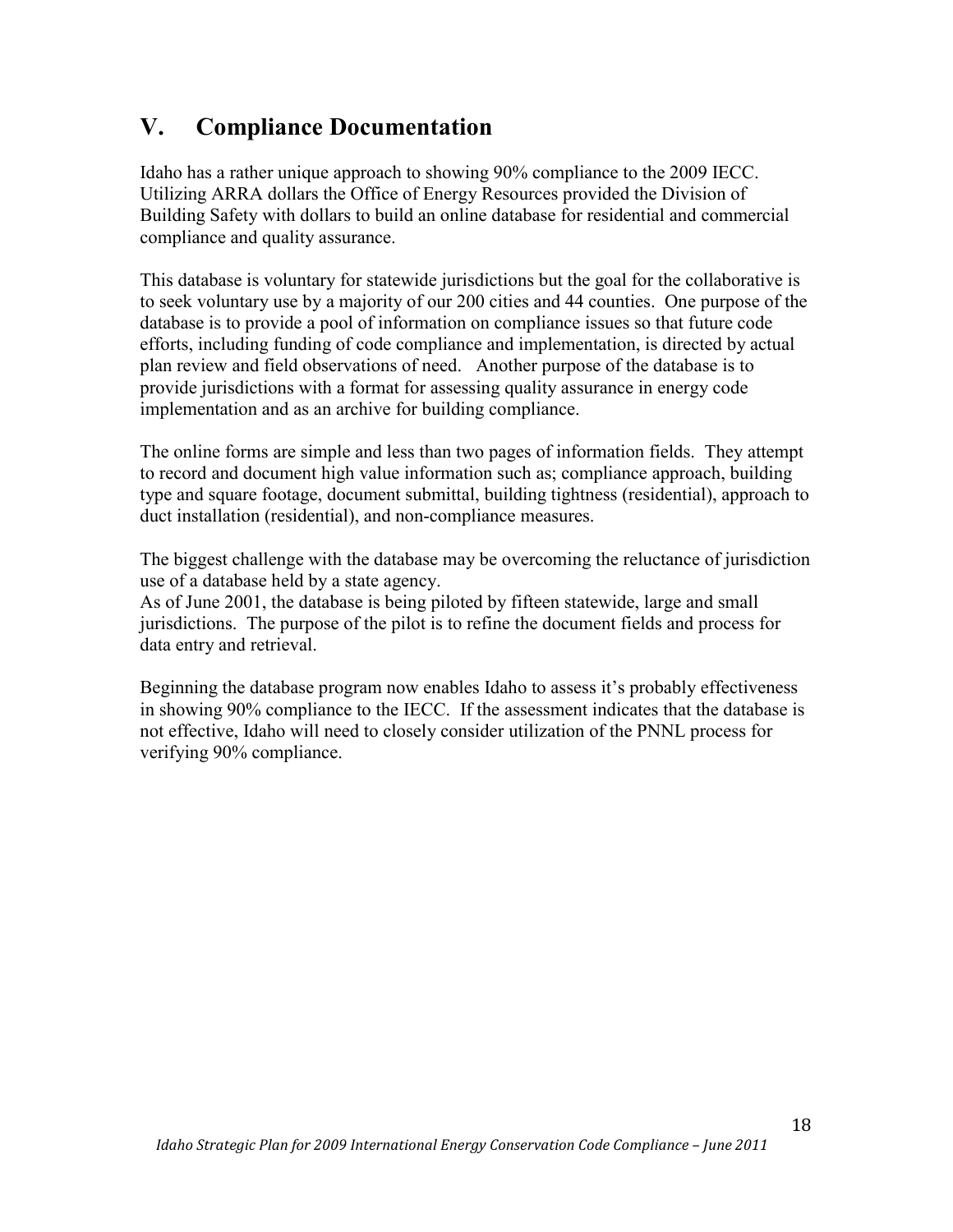## **VI. Training and Technical Assistance**

Thanks to historical funding from the Northwest Energy Efficiency Alliance, and current funding through ARRA Idaho has been able to deliver a robust code education program. The key to meeting the continuous evolving jurisdiction and industry education needs is continuous curricula improvement. We are always looking for content that better expresses a code requirement. The better we can present the information in general, the more the industry begins to truly understand and embrace energy code requirements.

To enable this continuous improvement process the following curricula areas should be addressed over the next two years.

- 1. Development and education on Integrated Measure Packages This will support current efforts of the Northwest Energy Efficiency Alliance as they seek to change the existing building market through deep renovations
- 2. Development and education utilizing standardized training packages for industry
- 3. Deeper training for jurisdictions including one-to-one training on code administration
- 4. Expansion of residential training topics to include:
	- a. Advanced topics
		- i. Performance approaches to compliance
	- b. Duct blaster and blower door classroom and site training
	- c. Manual J and D module
	- d. New technologies that support code and best practice
	- e. Consumer messaging
- 5. Commercial training to include:
	- a. Advanced topics
		- i. Performance approaches to compliance
	- b. Incorporating best practices such as daylighting into code design
- 6. Understanding the energy code economic value

It will also be important for Idaho to align training and best practices with national efforts. The best approach for this is to monitor PNNL and DOE education resources and participate as much as possible in the development of these resources.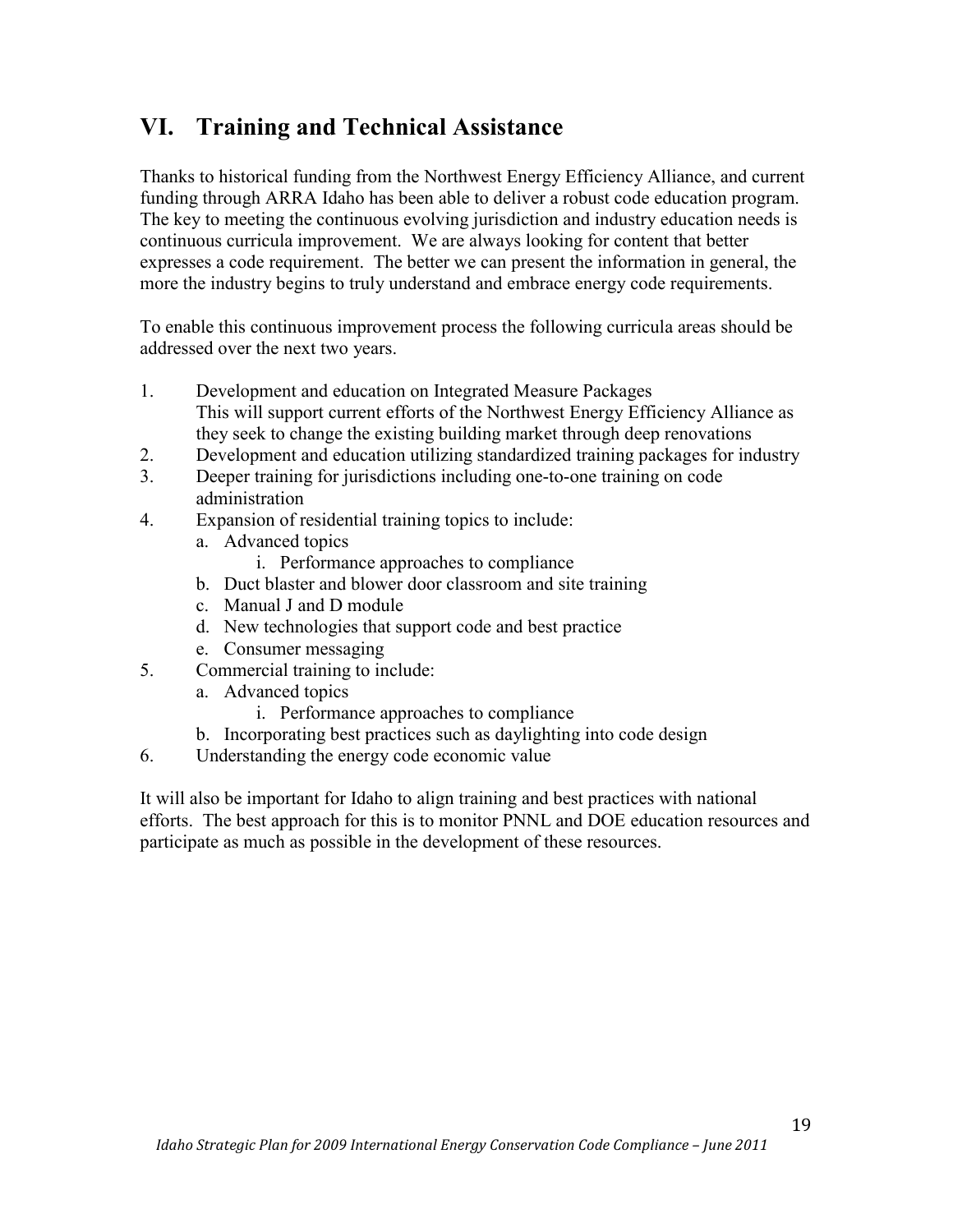## **VII. Utility DSM and Code Support**

There exists a unique opportunity for public and private utilities to play a role in code advancement. Although they may not be able to justify incentive payments for current code measures, utilities could base their residential and commercial demand side programs on measures contained within future energy codes.

The entirety of DSM programs would not need to be code based but it could be very beneficial to have the collaborative work with utility staff to identify those measures that are the tipping point for the forward movement of industry players.

By investing in the future of codes, utilities and ratepayers are helping to ensure that the process for adoption and, more importantly, the process of measure implementation is practiced and somewhat perfected by the time it is adopted into code.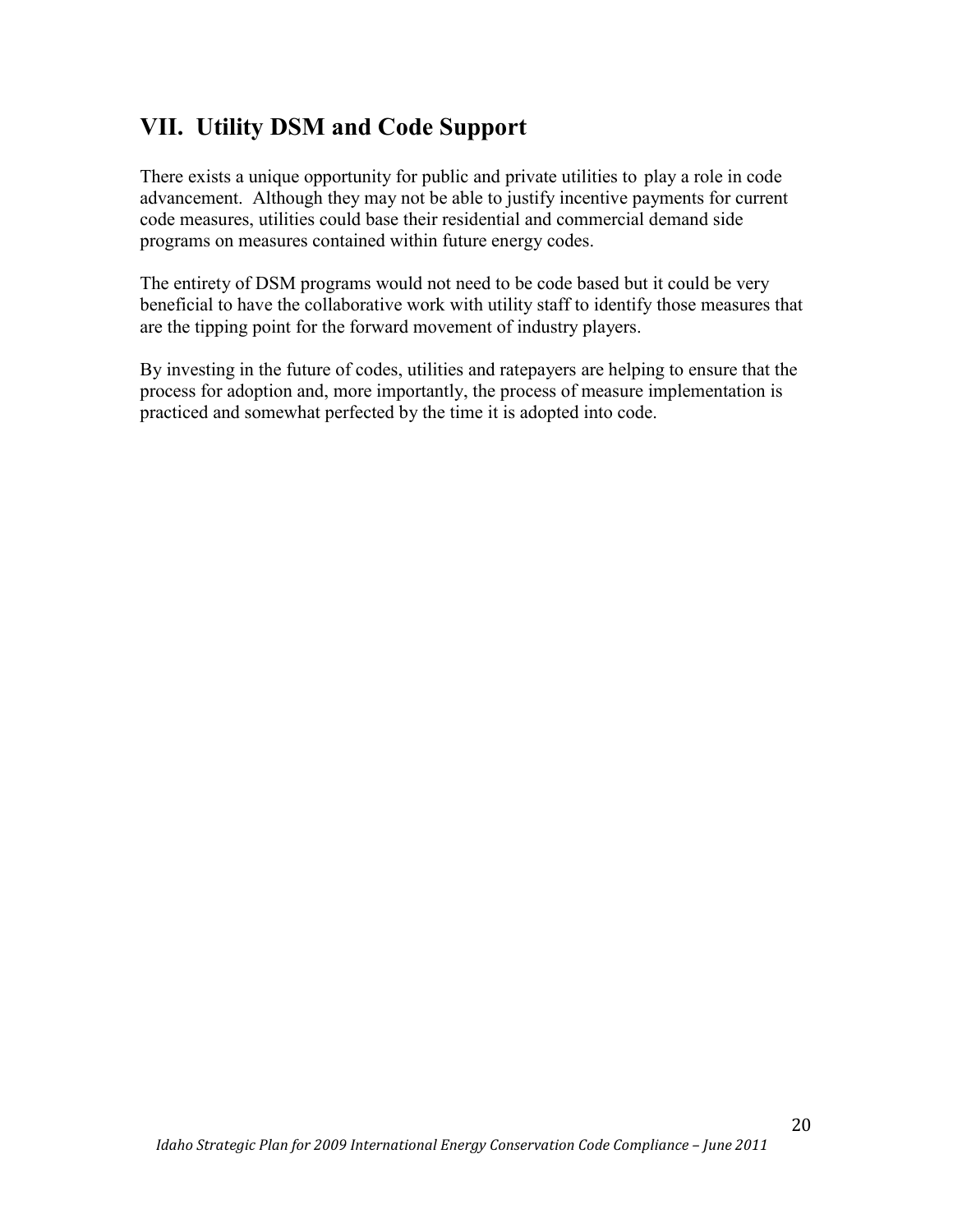## **VIII. Marketing**

- **1. CHALLENGE: Public and industry understanding of the value and meaning of energy codes that update every three years**
- **2. OPPORTUNITY: Develop a marketing strategy to convey the primary features and benefits of building to current energy codes**

#### **3. RECOMMENDATIONS: See marketing strategy below**

- 1. Situation Analysis
- 2. Marketing Strategy
- 3. Marketing Mix
- 4. Branding
- 5. Implementation and Control

#### **1. Situation Analysis**

#### **5 C's (Company, Customers, Competitors, Collaborators and Climate)**

|                      | $p_{\text{max}}, p_{\text{max}}, p_{\text{max}}, p_{\text{max}}, p_{\text{max}}, p_{\text{max}}, p_{\text{max}}$ |  |  |
|----------------------|------------------------------------------------------------------------------------------------------------------|--|--|
| Company              | The Idaho Energy Code Collaborative (the collaborative) is                                                       |  |  |
|                      | comprised of Idaho energy code stakeholders and currently includes                                               |  |  |
|                      | the Association of Idaho Cities, the Governor's Office of Energy                                                 |  |  |
|                      | Resources; the Division of Building Safety; the Idaho Building                                                   |  |  |
|                      | Contractor's Association; the Idaho Association of Building                                                      |  |  |
|                      | Officials; K energy and Eco Edge consultants; and, Idaho Power                                                   |  |  |
|                      | Company. They have met on a regular basis since its formation in                                                 |  |  |
|                      | 2001. The collaborative purpose has always been a forum for energy                                               |  |  |
|                      | code discussion and it has served to ensure that Idaho energy code                                               |  |  |
|                      | stakeholders are aware of and involved in energy code issues and                                                 |  |  |
|                      | changes in Idaho.                                                                                                |  |  |
| <b>Customers</b>     | Building Officials, Builders and Consumers                                                                       |  |  |
| <b>Competitors</b>   | N/A                                                                                                              |  |  |
| <b>Collaborators</b> | See Company description above. Add NEEA, AIA, USGBC, Rocky                                                       |  |  |
|                      | Mountain Power, Avista and Bonneville Power Administration.                                                      |  |  |
| <b>Climate</b>       | The economic climate is experiencing a downturn, particularly in the                                             |  |  |
|                      | construction industry. In Idaho, the building industry has seen a                                                |  |  |
|                      | significant decline in the past few years, and has been slow to                                                  |  |  |
|                      | recover. For example, in 2009, 79% of homebuilders went out of                                                   |  |  |
|                      | business in Idaho. This is a prime time for education, and                                                       |  |  |
|                      | enrollments have been up at universities across the state. With the                                              |  |  |
|                      | right educational strategy, the potential is strong. Politically, Idaho is                                       |  |  |
|                      | conservative. There has been overall receptivity for energy                                                      |  |  |
|                      | efficiency; however, there has not been significant political will to                                            |  |  |
|                      | implement incentives in this area. There is also a challenge for                                                 |  |  |
|                      | smaller, more rural jurisdictions to enforce energy codes.                                                       |  |  |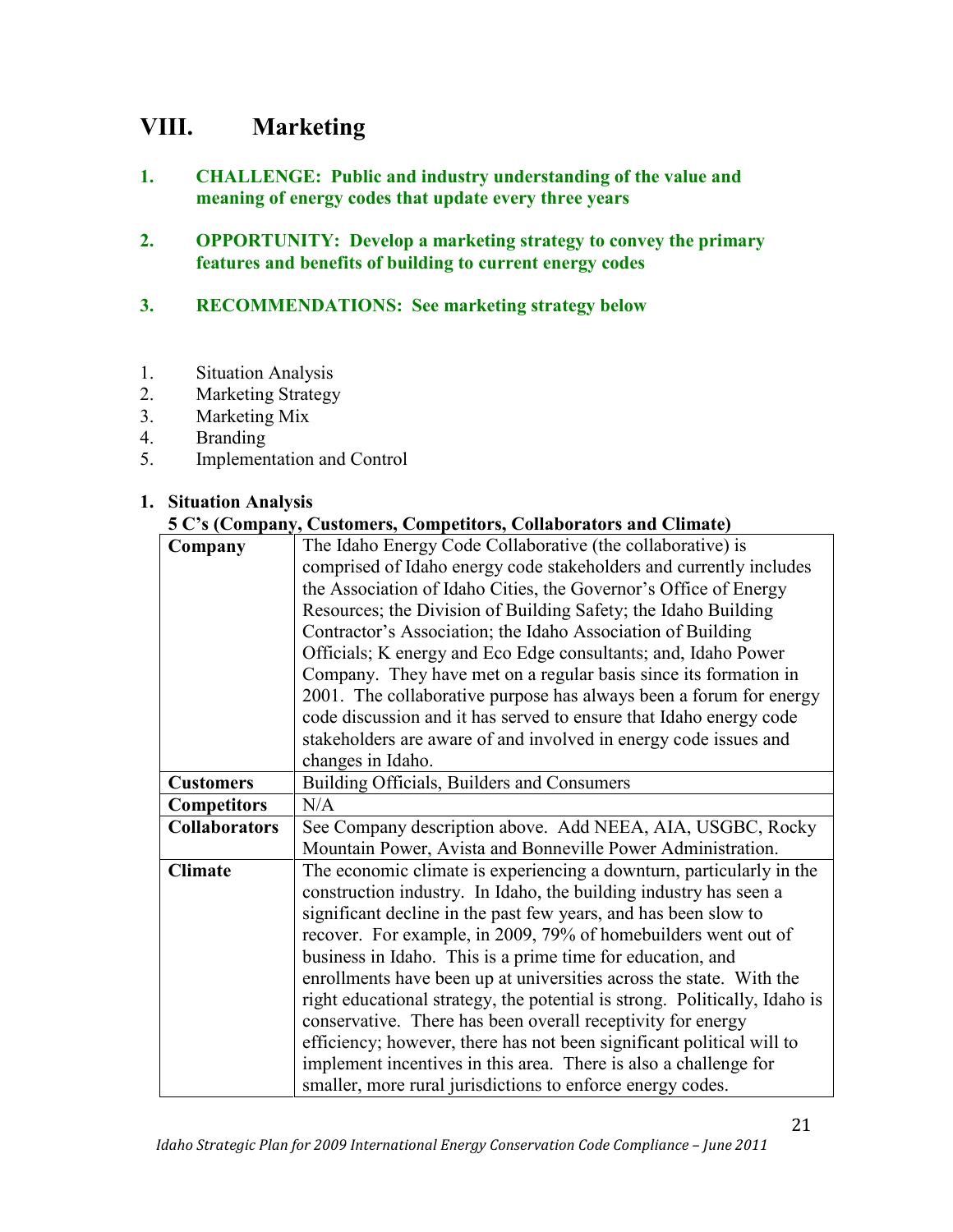| <b>Strengths</b>     | Weaknesses      | <b>Opportunities</b> | <b>Threats</b>   |
|----------------------|-----------------|----------------------|------------------|
| Collaborative nature | De-centralized  | Rising energy costs  | Current low cost |
| Diverse stakeholders | leadership and  | Growing awareness of | of energy        |
| Consistent funding   | decision making | energy efficiency    | Code changes     |
| from NEEA            | Lack of rural   | Trend towards green  | every three      |
|                      | enforcement     | building             | years            |

#### **SWOT Analysis (Strengths, Weakness, Opportunities, and Threats)**

#### **2. Marketing Strategy**

| <b>Market Segments</b>    | <b>Building Officials</b> | <b>Industry</b>   | <b>Consumers</b>         |
|---------------------------|---------------------------|-------------------|--------------------------|
| <b>Target Market</b>      | <b>IDABO</b>              | <b>Builders</b>   | <b>Utility Customers</b> |
|                           |                           | (BCA/AGC)         |                          |
| <b>Call to Action</b>     | Enforce energy            | Implement energy  | Understand energy        |
|                           | codes                     | codes             | codes                    |
| <b>Benefits</b>           | Streamline job            | Lower risk        | Lower utility bills      |
|                           | Reliability               | Quality control   | (i.e., efficiency)       |
|                           |                           | Credibility       | Increased home           |
|                           |                           |                   | value                    |
| <b>Strategies</b>         | Training                  | Training          | Messaging                |
|                           | ECAP logo                 | Info sheet (FAQ)  | Info sheet (FAQ)         |
|                           | Compliance                |                   |                          |
|                           | sticker                   |                   |                          |
| <b>Potential Barriers</b> | Lack of time and          | Misunderstanding  | Lack of desire to        |
|                           | resources                 | of compliance     | understand codes         |
|                           | Lack of political         | options and       | Information              |
|                           | will                      | strategies        | overload                 |
|                           |                           | Misperception of  | Low cost of energy       |
|                           |                           | cost to implement |                          |

#### **3. Marketing Mix – 4 P's – Product, Price, Place and Promotion**

| <b>Product</b> | Price | <b>Place (distribution)</b> | <b>Promotion</b>               |
|----------------|-------|-----------------------------|--------------------------------|
| Energy codes   | N/A   | Web                         | Info on AIC website            |
|                |       |                             | Info on utility websites       |
|                |       |                             | Info on IDABO website          |
|                |       |                             | Info on BCA/AGC websites       |
|                |       |                             | Info on USGBC and AIA websites |
|                |       | In-person                   | Training sessions              |
|                |       |                             | Focus groups                   |
|                |       |                             | Info sheets                    |
|                |       | Mail                        | Messaging on utility bills     |
|                |       |                             | Info sheets                    |
|                |       |                             | <b>Surveys</b>                 |
|                |       | Email                       | <b>Surveys</b>                 |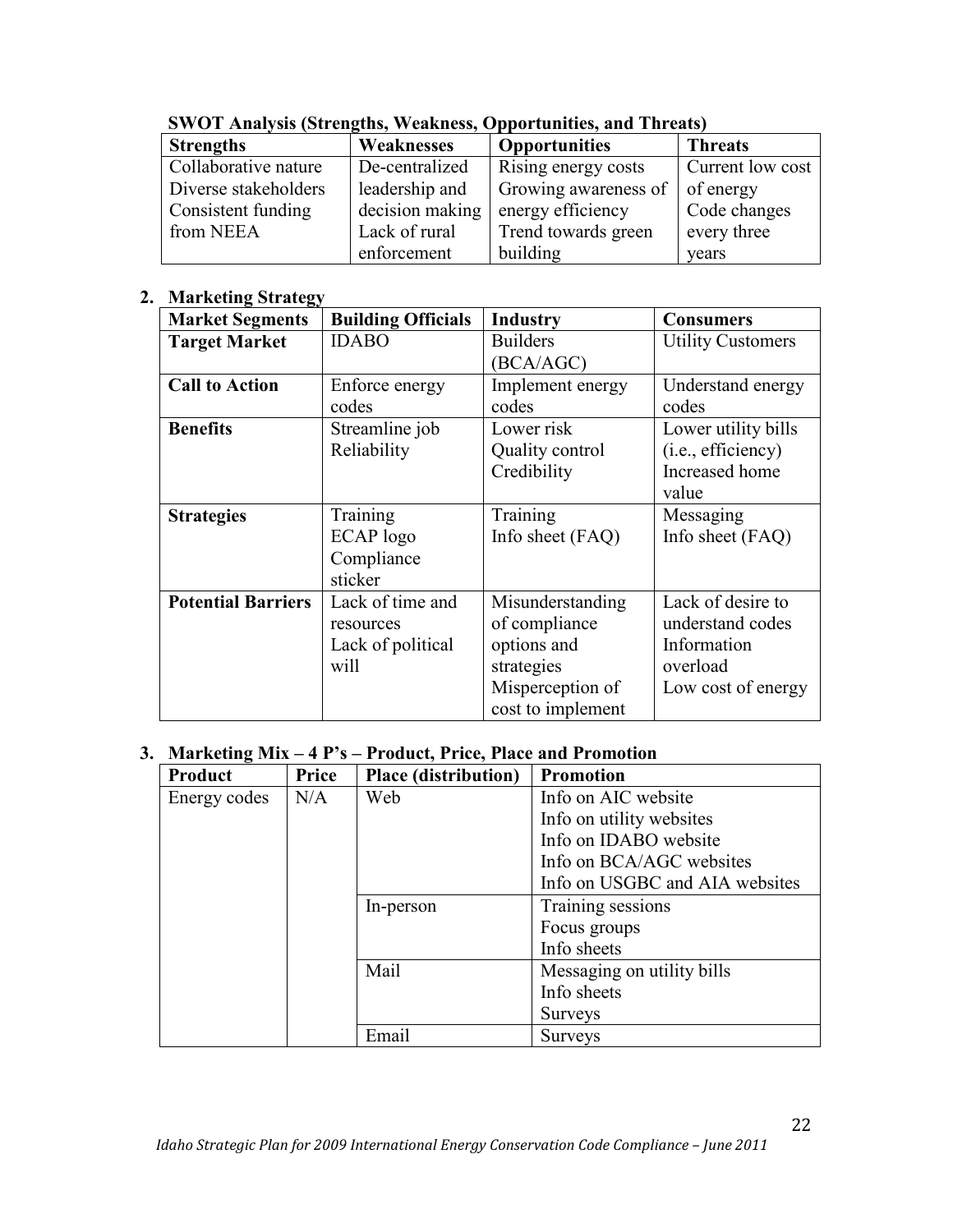#### **4. Branding**

Brand identity starts by defining core values, then brand personality and traits. The brand should convey a simple, core message and have identifiable imagery, such as a distinctive font, color and logo.

The collaborative has decided to focus on branding ECAP (Energy Code Ambassador Program) instead of energy codes as a whole or IECC.

The core values of ECAP are reliability, credibility, efficiency and quality.

#### **5. Implementation and Control**

The metrics are simply to achieve 90% compliance with 2009 IECC in Idaho by 2017.

The tracking will be done through the database being developed by DBS and by the audit done by PNNL.

The purpose of this document is to provide a general marketing strategy; however, there are no resources allocated to implement the strategy or develop a marketing plan that outlines the specific components such as messaging and copy. Roles and responsibilities, definition of resources needed, budget and other specifics will need to be outlined during the implementation phase. Much of this implementation is expected to be accomplished through funding from NEEA in 2011. In addition, there was no budget for market research, so this strategy is based on the experience, instinct and opinions of the collaborative. Further research would allow for the development of a more specific and targeted marketing strategy.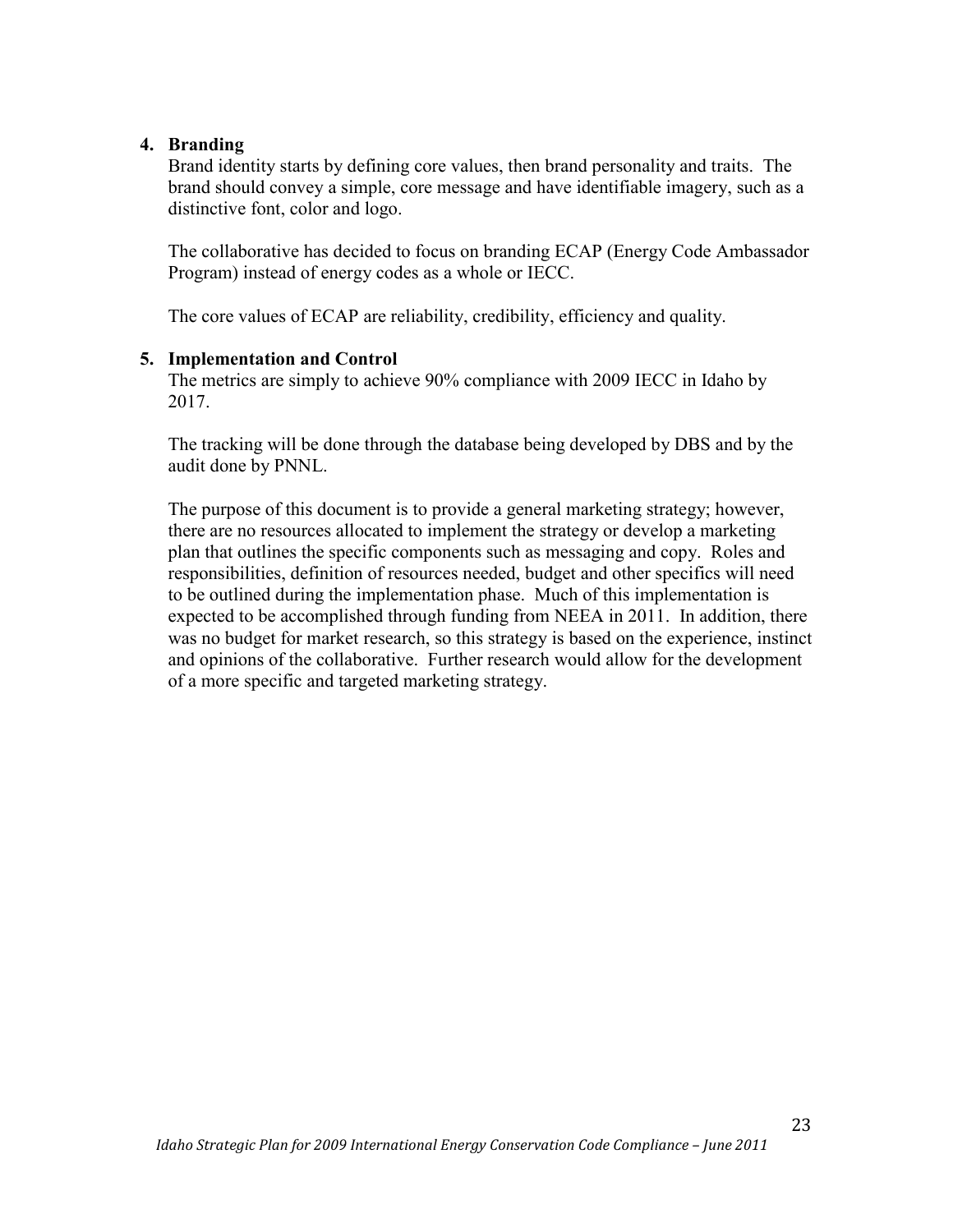## **IX. Resource Needs**

Many, if not most, of the recommendations in this plan will require a funding source if they are to be followed. Absent from many of the recommendations are the follow through steps of who will take the lead, when will we pursue, and how much will it cost. Even so, the plan will provide a proactive guide for collaborative actions into the next five years.

The key tools that will aid Idaho in achieving 90% compliance with the energy code by 2017 are already in place. The database development has been funded, jurisdictions are piloting it and a feedback loop of improvement has been developed. What's left on the table is the question of how many other key jurisdictions will utilize the database over the next five years, and, what further resources will be necessary to motivate this participation.

Thanks to the Northwest Energy Efficiency Alliance's eleven-year history of funding and the Recovery Act dollars, training mechanisms are well established in Idaho. A full set of basic and multiple advanced session curricula have been developed for industry and jurisdictional stakeholder education. And thanks to NEEA, again, there is most likely some level of training, technical assistance and code policy development support for at least a few more years.

The Idaho Building Code Board now reviews codes, including energy codes, on a threeyear cycle, implements a process of negotiated rule making and promulgates new codes.

What is missing resource wise are the dollars that will help stakeholders understand the deeper value of energy codes. Idaho needs a new economic analysis of energy code return on investment. A study for both the residential and commercial investment potential.

We need more training resources, a broader menu of educational opportunities for a broader audience that includes the consumer, the building developer, and the building owner and financial community.

In the near term an energy code roadmap should help us meet the 90% compliance requirements by identifying quality assurance components that, when met, give us the best value for the dollars we do have to spend.

### **Strategic Plan Key Recommendation**

#### **Energy Code Roadmap:**

The Idaho Energy Code Collaborative believes that the first step to improving energy code compliance and in assuring future energy code acceptance is in development of an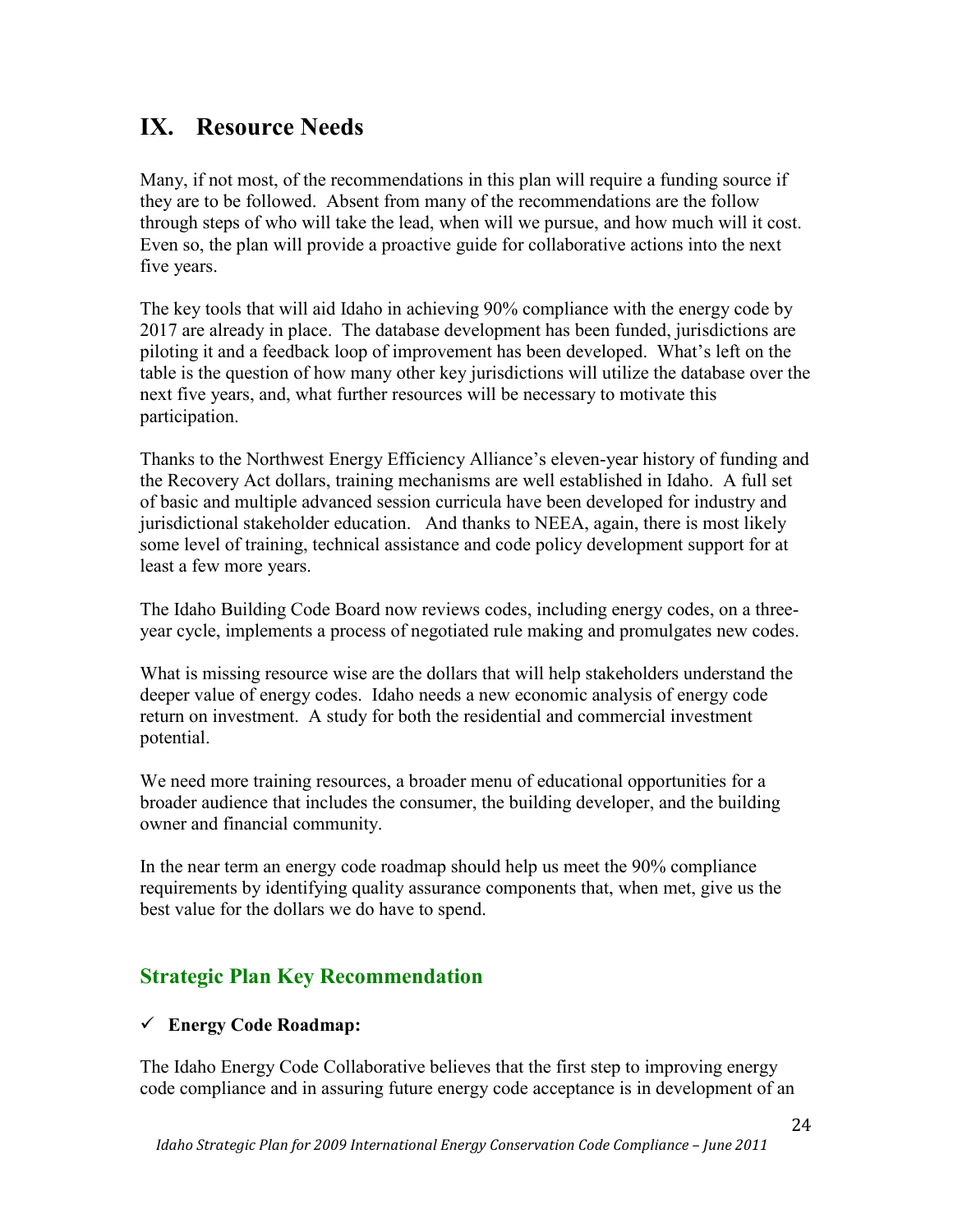energy code roadmap that could be adopted by communities for implementation of energy codes. This roadmap, piloted in a few communities statewide, could be an interactive guide that steps a community through a process of consistent adoption and administration of codes and an integration of the code into the economic structure of the community.

A component of the roadmap is to perform a market assessment. This research will guide the development of a more comprehensive marketing plan that builds on the NEEA/PNNL grant-funded strategic plan, which provided a basic framework for marketing strategy. Once the baseline market assessment is complete, the roadmap can begin to map out the next steps in more detail. It will include a marketing plan for how to most effectively reach a diverse range of stakeholders. The stakeholders we will reach go beyond the market players included in the assessment phase to include homeowners, real estate professionals and the appraisal community. The overall objective is to develop an outreach plan for how to overcome any barriers to code acceptance and provide tools that lead to more widespread awareness and understanding of the value of energy codes.

Development of the energy code roadmap aligns closely with the recommendations from the NEEA/PNNL funded Building Department Administration survey. In the survey George Klomp stated "Good administration is the key to effective code enforcement. It is evident that a department that effectively enforces building codes will also effectively enforce energy codes or any other task that they are given because they have good administrative policies and procedures in place. Quality of submittals, incomplete plan review, miscommunication, staffing levels and a lack of support are all examples of issues that can benefit from good administrative practices."

In short, the Roadmap would provide a close up look at key players in energy code implementation, the jurisdiction, the design and construction industry, and the building owner and document needs and code acceptance issues.

The roadmap outcomes would include needs and acceptance analysis, economic and value casestudies, a set of direct actions for near term code support, a code value piece for community and state decision makers, and a set of best practice administration guidelines for jurisdiction code administration.

<sup>&</sup>lt;sup>i</sup> Credit goes to the Northwest Energy Efficiency Alliance for this concept.

ii The PNNL protocol is listed on the energycodes.gov website. Also provided on this site is a "generator" that provides distribution of the compliance sample based on past residential and commercial construction starts.

iii Idaho Site Education - 2004, Baker and Makela, February 28, 2005.

iv IDABO Jurisdictional Survey, June 2011, George Klomp